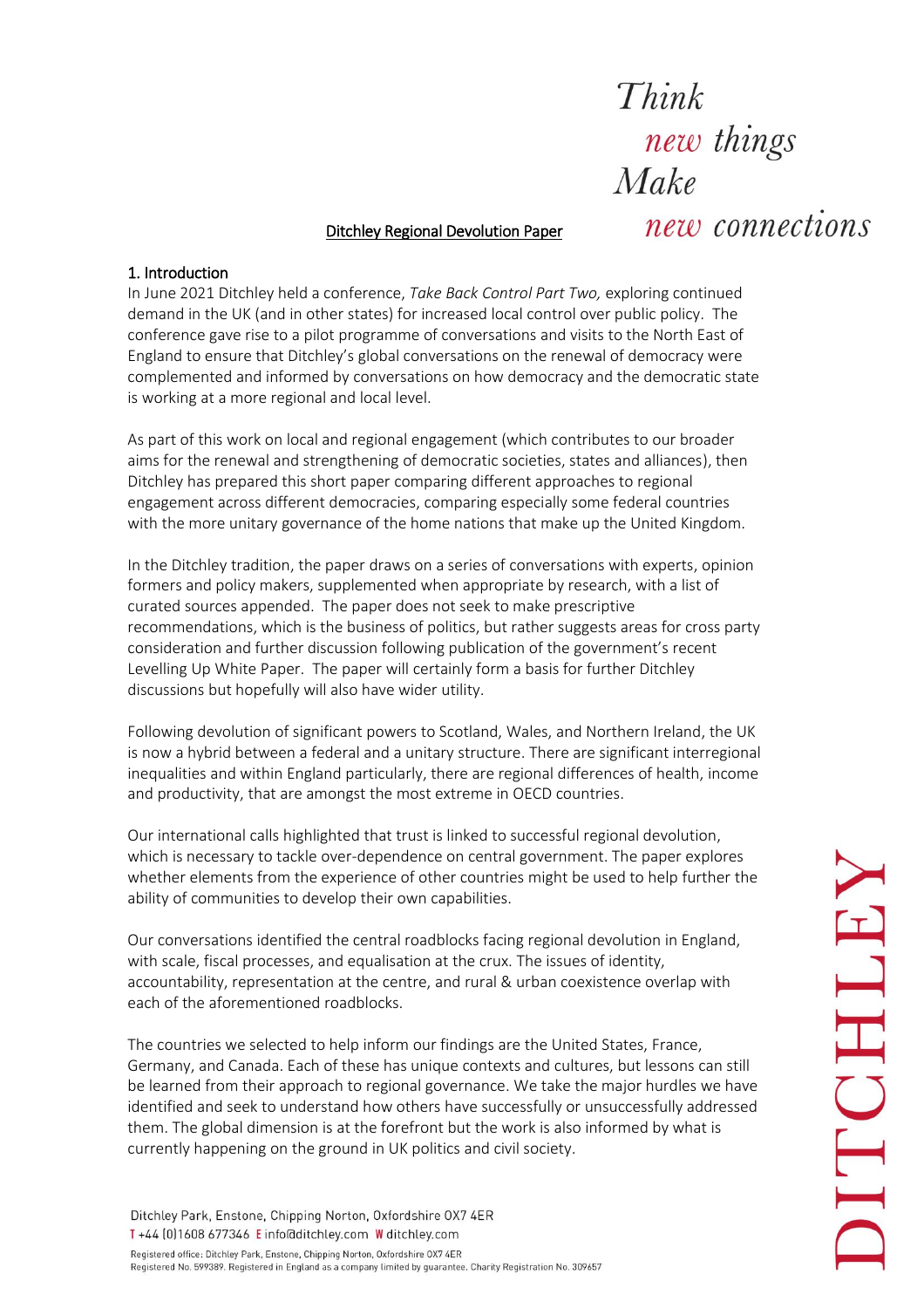# 2A. Research

The following section briefly outlines some of the relevant findings on best practice from current leading research into regional devolution.

In our research, unitary states generally fare worse than federal ones (McCann, 2020) across nearly every metric that measures regional inequality (OECD, 2020). The United Kingdom, 80% of whose population lives in a unitary state, England, has the fourth highest regional economic disparity among 29 OECD countries with comparable data, and it recorded the fourth largest increase in disparities over the last twenty years (OECD, 2020).

Regional devolution, which involves and enables experimentation, might help to solve these challenges. To quote David Tuckett (2020): "Since no model can be trusted to guide decisions, the generic principle for such problems is to encourage experimentation and rapid learning that, as with spatial proximity, helps to fuse the tacit knowledge of practitioner experience with the codified knowledge of experts (Nightingale, 2009). For this, devolved decision-taking is essential (Gibbons and Henderson, 2012). The initial context of prevailing narratives differs between regions and is best-known locally."

The overwhelming amount of data and research on regional devolution indicates that reform of subnational governance could have a positive effect.

Local authority funding, regarded as a key mechanism for levelling up, is currently hindered by their lack of size, skills, and autonomy. Large regional bodies benefit significantly from being able to shift and use resources from one area to another. Regions' ability to evolve cannot be solely achieved via a bottom-up approach. Instead, there is need for a multipronged approach with guidance, sharing of best practice, and some key decisions at the top.

Our findings from research and calls across the Ditchley community in the US, France, Germany, and Canada highlight some key considerations for successful regional devolution.

# 2B. Comparators

In terms of our selection of France, Germany, Canada, and the US as our international comparators, we seek to highlight a selection of unitary and federal countries with a variety of approaches to regional devolution. Our choices are relevant and comparable socially, culturally, economically, and politically. Each of the countries, even if varying in population demographics, broadly shares similar values and per capita wealth.

France is a unitary state like England and to that extent shares a similar history and system to that of the UK. France's devolution process was kicked off in 1982 and has been regularly amended since. The current trajectory of England's regional devolution plans shows signs of following closely in the direction of France. The similarity is apparent in the hesitation to significantly devolve autonomy for each country's regions, with thin regional budgets and limited powers for regional governments.

Germany is often regarded as an agglomeration of states without a process of devolution. In 1948 the decision was made not to return to the borders of Prussia, which like England had been dominant, and in 1990, five new Laender were formed from what had been the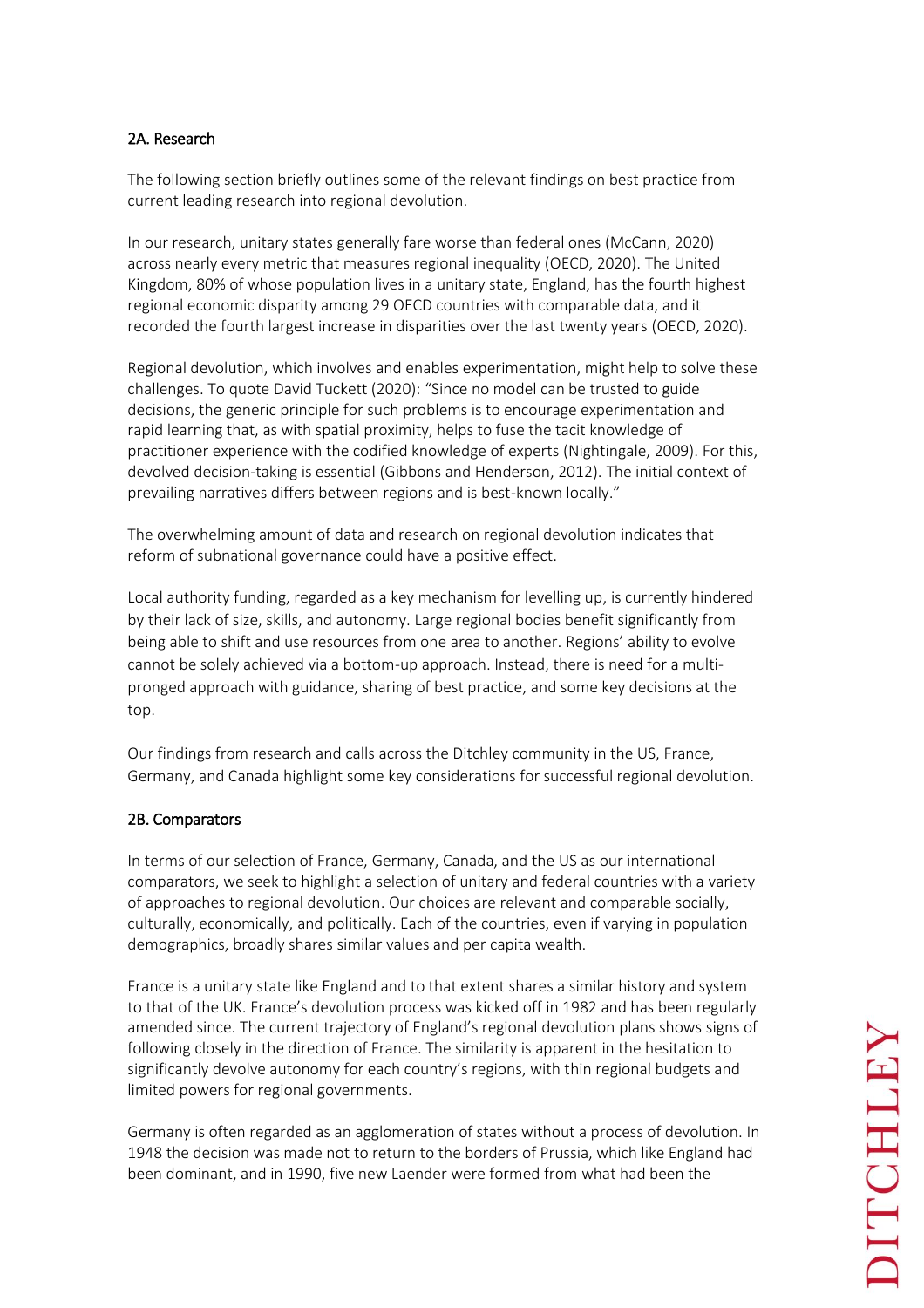unitary state of East Germany. A small number of Laender emerged with an historical sense of identity, but most had none. Their system has evolved into a highly federalised and generally effective approach.

Canada is divided into Provinces and Territories with extensive levels of autonomy, buttressed by the fact that 60% of taxes are collected at the subnational level. Despite significant variance in size (in economic and demographic terms), Canada has lower levels of interregional inequality than England. Canada's ability to manage sometimes clashing regional identities, and their high standards across social, health, and education—despite significant fiscal autonomy for their subnational governments—underscores this choice.

The United States is the grandfather of modern federalism. It has a complex and adaptable system, as can be seen via its evolution with significant fluctuation in power dynamics between the States and the Federal Government in Washington, D.C. There is a wide difference in the sizes of State populations and Washington carries much of the burden of social expenditure.

Lower and intermediate levels of subnational government are common across our comparators. These are Local and County Councils, Landkreise, Gemeinden, Municipalities, Villes, Communes, Départements, and Townships. They are largely elected institutions that can raise tax themselves via property, business, or personal income. Each is also charged with executing on centrally decided and financed programmes. In addition, their spending is supplemented by payments from the centre (the central government or regional body) as needed, either directly or through sharing expenditure on specific services. All have ancient traditions and are imbedded in the citizen's mind as his main daily supplier of government services.

Subregional governments among our international comparators are all being driven to acquire more scale, either through informal cooperation or more formal mergers. Discussions and research on Germany, Canada, the US, and France suggest that creating viable regional bodies requires a combination of scale and fiscal autonomy to maximise effectiveness.

As a guide, the Riemer Charts in the Appendix are intended to show which levels of government are responsible for those spending areas which are generally devolved, in terms of policy, finance and delivery.

# 3. Main Body

The English preoccupation with 'the postcode lottery' is an expression of doubt that central government is able to ensure 'Access to broadly equitable levels of public service' (Scotland's future in the UK, HMG, 2009). The level of interregional inequality indicates that that has not been possible.

Regional devolution is generally seen as part of an answer to the issue. Successful regional devolution provides agency and representation across the nation and brings rural areas closer to decision makers. It can motivate investment across the country and incentivise subnational initiative, rather than dependence on the centre.

The following sections address the three major roadblocks and four lesser obstacles in devolution discussions in England as we have found them. The former encompasses scale,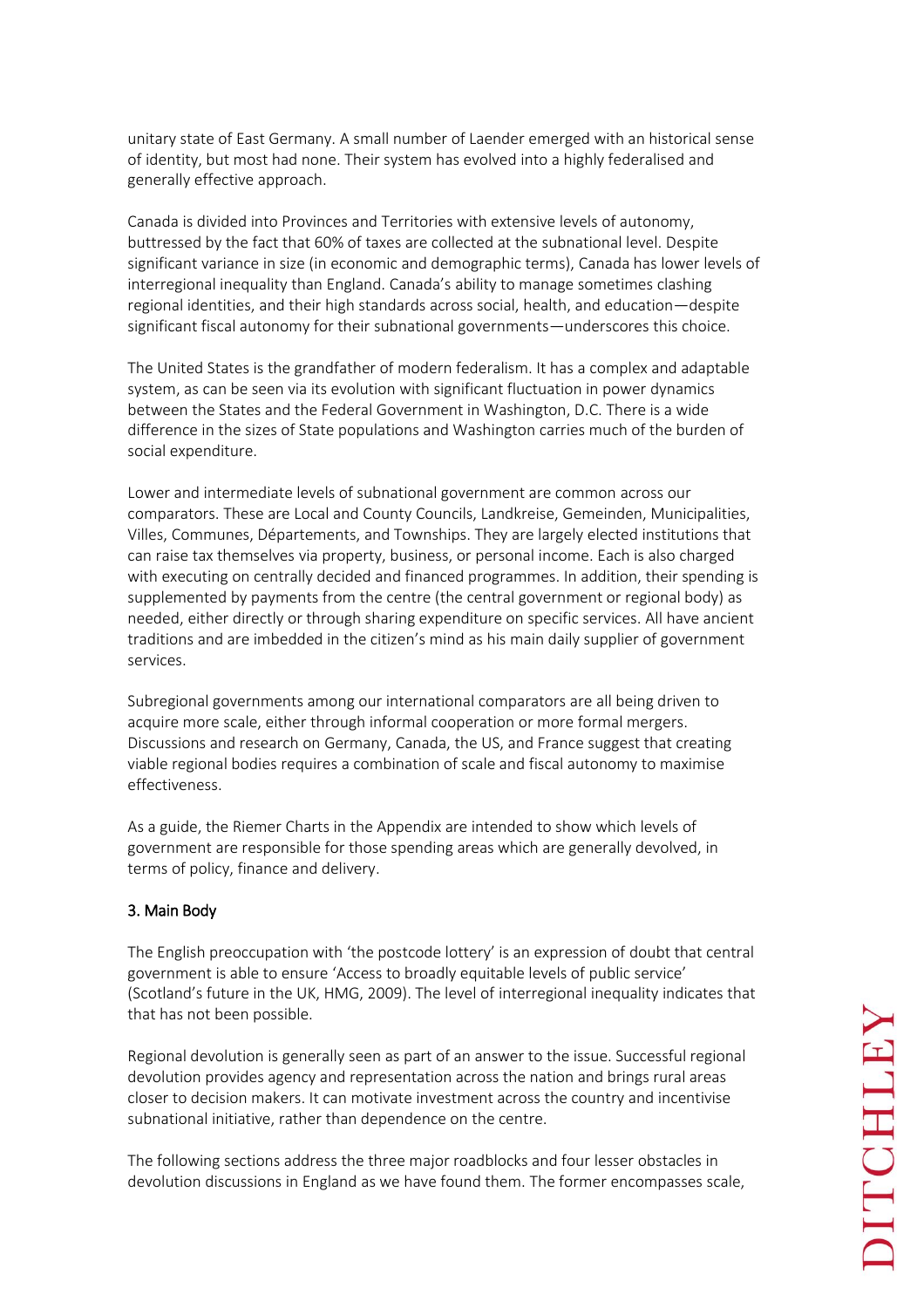fiscal processes, and equalisation. The latter explores identity, accountability, representation, and urban & rural coexistence.

# 3A. Scale and Size

 $\overline{a}$ 

The issue of scale is a hurdle that hinders efforts toward greater regional devolution. This is primarily because the scale of any subnational authority must be large enough to provide economic balance, attract and retain excellent people, and gain respect in Whitehall. In the case that it fails to achieve necessary scale, it will not see a significant devolution of powers and is unlikely to receive any fiscal powers, remaining instead dependent on funding for its administration and all policy areas.

The issues faced in England related to scale are not unique. Driven by the need for scale, German Kreise (Counties) have been merged, and in France, the US, Canada, and Germany there has been a strong push to encourage local authorities to form cooperative units for specific tasks. The US and Canada face different issues as they had a federalised starting point, with States and Provinces that were all centred around subnational rights and privileges. In their development, there was often little thought given to scale of each state's population with significant variance in population between States and Provinces.

At the regional level, the US, Canada, and Germany all contain smaller States and Provinces (Wisconsin, Prince Edward Island, Bremen) which, because they are subscale, receive additional federal support over and above what would be required based on per capita levels of income. Those nations accept this as a cost of cohesion.

For example, the equalisation and transfer payments in Canada are calculated not on a per capita basis but on fiscal capacity $^1$  (an assessment of each Province's tax base) and expressly not on fiscal need. Alberta, British Columbia, Saskatchewan, and Newfoundland and Labrador do not receive payments. The first three of these Provinces all have a population size of circa one to five million people. The trend from the balance of equalisation payments indicates that provinces with smaller populations tend to receive significantly more via these payments. The sole exception is Québec, which has a significantly larger population than any of the other regions, yet still receives the least per person out of all recipient Provinces. A similar trend can be seen in the US and Germany, with larger states tending to be less dependent on federal government or horizontal level supportive measures.

Devolution always involves two levels in our comparators: the regional level OECD-Territorial Level 2) and the Municipal level/Commune/County Councils (like OECD-TL3). Canada is a good example of this: to reinforce the power of the Provinces, the Provinces were encouraged to substantially increase their own tax raising while power in Ottawa was reduced. Ottawa retained the duty of making equalisation payments to Québec and the smaller Provinces. The recent Levelling Up White Paper suggests using something between the OECD-TL2 and 3 in England, to focus on areas of 600k-1 million people mini-regions as a starting approach. We found that these mini regions would be the equivalent of the newly merged German Kreise, or the institutions France is creating under the label Intercommunitalité.

<sup>&</sup>lt;sup>1</sup> Not calculated for per capita but in fiscal capacity but other countries are per capita so for this purpose the comparison is drawn.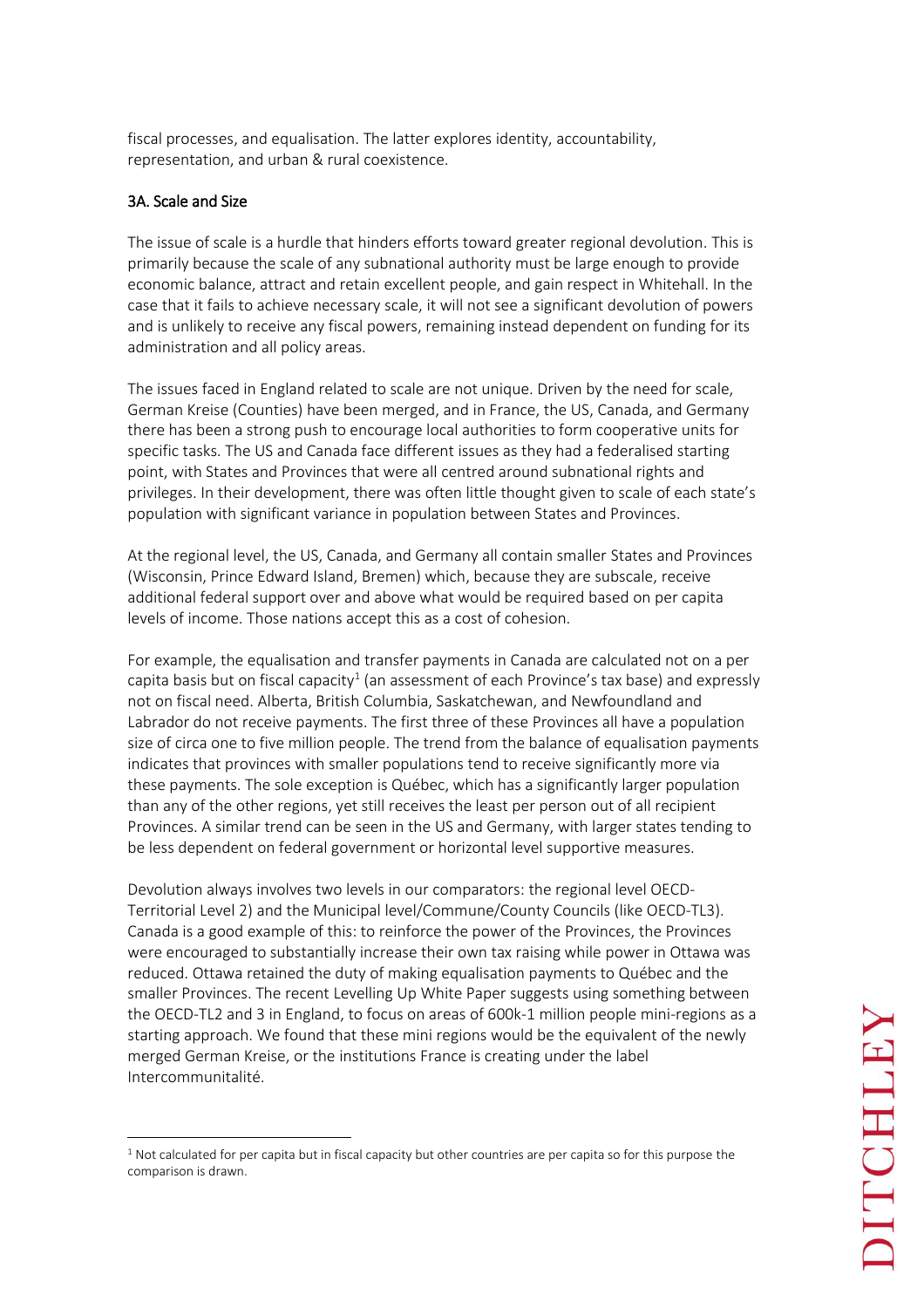France's traditional 101 Départements are greater in number than the proposals for England, but remain an interesting comparison. The relevance of Départements is fading in favour of the combined communities below, and the twelve metropolitan regions above.

France's Régions were created with administration capability in mind ahead of identity. According to our calls, the aim of the Régions is to reduce horizontal and vertical bureaucracy, empower regions, and carry out large scale projects. They encompass populations of 2.6- 12.0m people and have been increasingly provided with more powers in areas such as transport, economic development, and some aspects of education. Their budgets are determined in Paris, but the structure clearly seeks to emulate the success of more devolved countries. The approach faces issues arising from the overlapping and sometimes clashing roles of Départements and Régions, indicating that a failure to properly separate responsibilities or remove previous structures can undermine subnational governance.

The populations of the German Laender vary between 18.0 to 0.7m. The smaller Laender receive extra financial support directly from Berlin, suggesting that questions of viability arise where a population is below 2.0m. The case is similar for US States with their federal revenue transfers accounting for a higher proportion of funding for most of the 'rust belt' States and smaller population States. However, it remains the case that all four countries still face lower levels of interregional inequalities when compared to England.

Philip McCann addressed the issue of size in his 2021 paper outlining that sub-central city governance bodies generally have four major functions. Three of these are citizen facing roles (representation, provision/delivery, regulation/enforcement for social order). The fourth is the market facing role of stimulating economic development. McCann (2021) argues that the fourth role can rarely be justified locally, due to the small population size. He refers to other large federal or highly devolved unitary countries which have regional bodies that encompass 3-5 million that are better suited. The larger scale allows for them to work on more complicated market facing issues of attracting foreign direct investment, supply chain development, R&D, and enhancement of innovation. It also allows for greater understanding and effectiveness of regions internally, and for effective exchange with each other, and with the central government. We observe that the French Régions were created for these purposes.

Our calls highlight the need for significant scale, but that not all regions need to be the same size, and not all viable areas of policy need to be devolved at once. The option remains for regional devolution to be a gradual rolling process with the devolution of power increasing in line with regional institutional capacity and quality.

Two additional points on scale arose in our calls. Universities have a key role to play in lessening interregional inequalities, as does centrally distributed research and development funding. In Germany the Frauenhofer and Max Plank Institutes, both centrally led and financed, have specialist units distributed through regions and cities to support particular local strengths. They are typically located on university campuses. In the US, DARPA and the NIH are federal institutions working across the country, as is the case in France and Canada.

We observed from our German calls that the role of vocational training (Duale Ausbildung) is fundamental in powering German industry, with almost half of Germany's youth pursuing this technical education. Technical education is a good example of Nation/Land/Gemeinde (local) coordination with Berlin in charge of standardisation of the curriculum and titles, the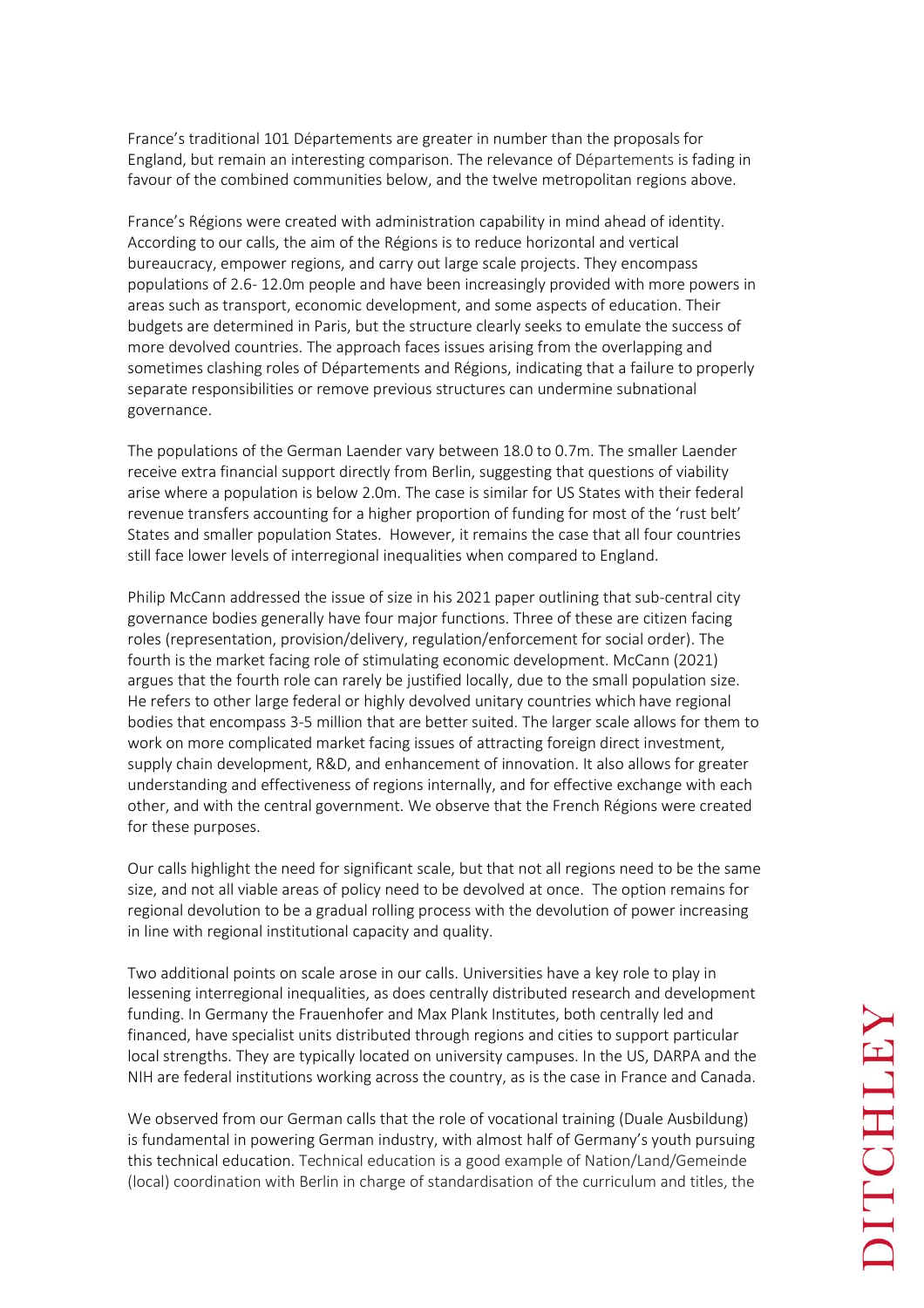Land in charge of "teaching" and the Gemeinde in charge of the actual physical building. The impact is evident with the biggest German companies in small towns, for example: SAP in "Waldorf" adidas in "Herzogenaurach".

We also note that Health in England was organised in nine regions prior to 2011 and that the new ICS structures represent a return in that direction. Areas of regional administration in England, such as health and planning, do not currently overlap. Regional health authorities have detailed understanding of their regions in respect of occupation, prosperity, and transport. The health sector is a source of productivity and knowledge as can be seen from the examples of Liverpool Health Partnerships and Leeds Teaching Hospital NHS Trust. Both serve as anchor institutions and partner with councils, universities, and the NHS while covering populations of 1.5m and 3.0m respectively. That approach might be replicated across other policy areas.

# 3B. Fiscal Processes

In British discourse there is a challenge where proponents of devolution argue that regional devolution can only work if regional bodies are required to raise taxes locally to cover spending ideas. At the same time, it is sometimes argued that devolving local tax raising powers within today's English structures would be dangerous, because regional difference is already stark. A reliance on local taxation would in this vein make regional inequalities worse.

# 3B1. Regional Taxation

The smaller budgets and day-to-day deliverables to the citizen are often at the OECD-TL3 and are funded primarily by locally raised taxation. In the US and Canada, this is achieved by a mixture of council taxes, land taxes, and property taxes. However, they are not adequate, and other forms of special taxation are broadly unpopular, while also not moving the fiscal needle significantly.

The big three spending areas, social, health and education, cost between 20% and 30% of GDP (in the UK 25%) which hugely exceeds traditional local tax raising capabilities, while the delivery of each needs to be local. Given the size of the sums, only income taxes and VAT can take the strain. See the Riemer charts in the Appendix for the distribution of responsibilities.

In Canada the solution was to reinforce the power of the Provinces. Provinces were encouraged to substantially increase their own tax raising, while that in Ottawa was reduced. Ottawa retained the duty of making equalisation payments to Québec and the smaller Provinces. As a result, 60% of Canadian taxes are raised in the Provinces.

This approach is essentially a moral one. It is the view that in a democracy local spending must be disciplined by local tax raising, a view that also suits the stewards of a nation's finances.

Moreover, it is true that there is nothing quite like a flow of local tax like the  $\epsilon$ 1.1b which BioNTech delivered to Mainz, a city of 200,000 people. Our comparators all show fiscal structures which would permit that, in contrast to England.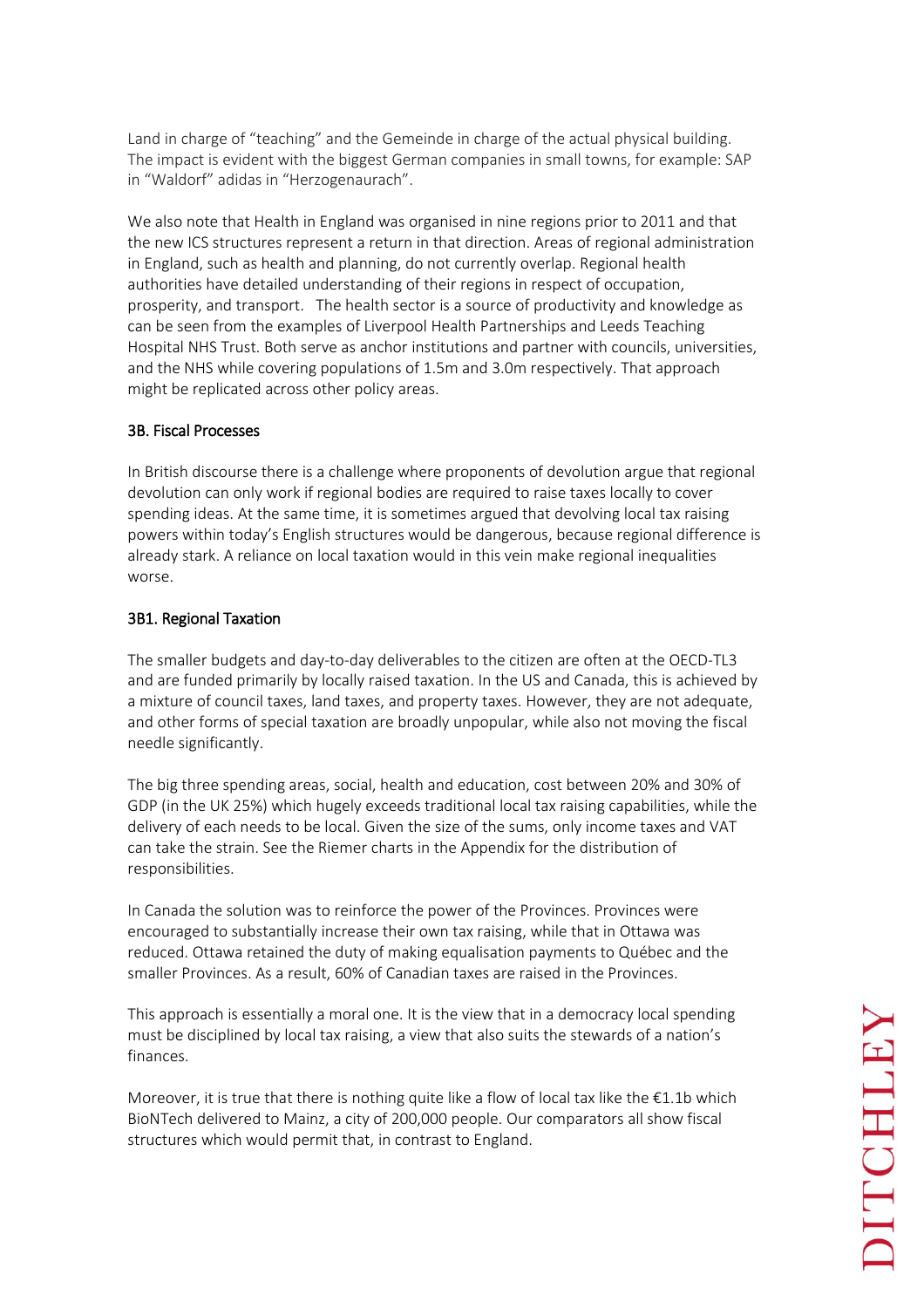In practice, however, relying on local or regional taxation seldom fills the gap. Scotland currently sets its own rate of income tax, but 70% of the Scottish government's budget comes from Westminster. The main reason for being hesitant about relying on subnational taxation, is that existing regional differences will only be worsened by an emphasis on taxing an impoverished regional population (McCann 2021, p 18). That view is reflected in the practice of all of our comparators.

Local taxation does not avoid the need to determine mechanisms for distributing parts of those major taxes which are collected at the centre. The critical issue is how to avoid creating dependency and its consequences for initiative and the use of local knowledge.

At the heart of this is the need for financial stability, and pre-visibility, the factors which facilitate steady investment. This is reinforced by our international calls which highlight that regional bodies work to address issues (such as regional transport systems and planning) that are above the purview of local institutions, but not always a priority for national government.

Three out of our four comparators handle this by a combination of what we call Block Grants, specific expenditure cover and general equalisation (discussed below). As an example, Canada provides block grants to provinces that are loosely earmarked for certain spending areas. The recipient region has freedom to spend this and is not required to account for it with the centre—though if they do not optionally keep the centre informed, they will receive less in later transfers. In all our comparators, loose earmarking alongside a supportive role from the centre, leads to increased effectiveness of spending and enables regions to take initiative in projects and policy, rather than only executing on ideas dictated to them.

The German system is different with revenue sharing, which is a cousin of tax assignments.

# 3B2. Revenue Sharing

 $\overline{a}$ 

Revenue sharing is an alternative form of fiscal autonomy. The major centrally collected taxes, personal and corporate income tax, and VAT, are divided between the centre and regions. German Laender receive 50% of the personal and corporate income taxes arising in their land, plus around 45% of VAT distributed on a per capita basis. 10% of income taxes are passed on to local government.  $2$ 

In our calls there was caution from our UK community over difficulties in drawing the line for the percentage of funding shared. The German answer to these issues has been to statutorily enshrine the rules. In addition, the Laender must approve the rates of the relevant taxes through their membership of the Bundesrat.

Payments come from the central treasury and not from individual ministries. Germany's federal Ministry of Education focuses largely on coordination and the Health Ministry's main focus is on the official Health Insurance agencies which are national.

<sup>&</sup>lt;sup>2</sup> Block grants are not a form of revenue sharing; revenue sharing is an alternative to block grant and uniquely practiced in Germany, at least amongst our comparators.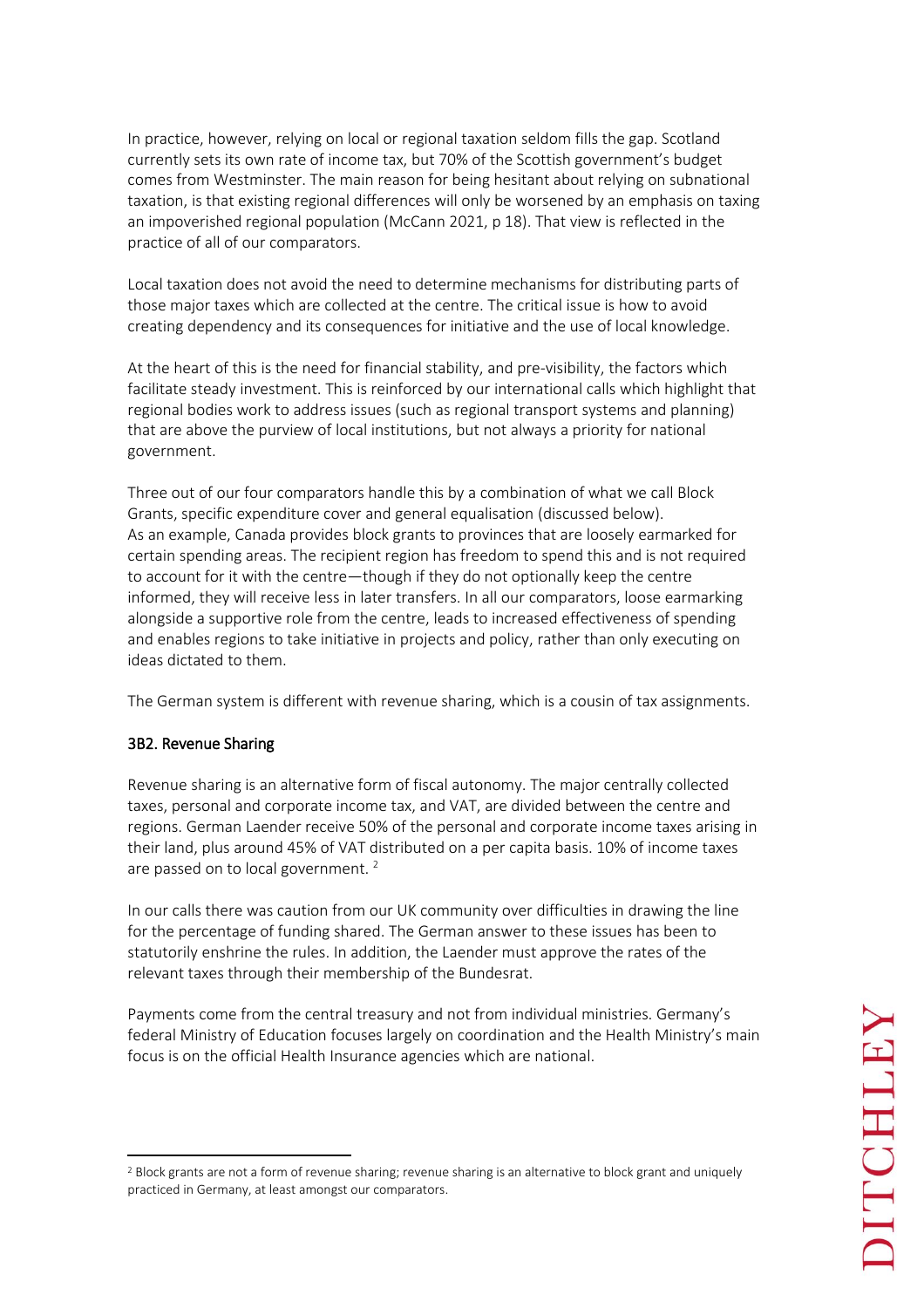The sharing of tax revenues does not feature much in current UK debate. The essential point is indeed the need to avoid the Oliver problem, *Please Sir I want some more*, by anchoring payments from the centre in statute or formulae which are hard to change.

# 3B3. Equalisation

Equalisation is used to supplement revenue sharing or Block Grants, in order to ensure that regions that are lagging in different areas are able to access funds to meet their needs. This approach spreads tax revenues so that poorer or smaller regions are not disadvantaged.

The approach is transparent in Canada and in Germany. In both cases a fixed sum is made available from the centre and that is then divided between the regions. Mostly it is formulaic but, in Germany at least, for a small proportion of the monies, deal-making can be required. That said, Berlin and Ottawa both have extra pots to deal with extreme need. Germany has recently instituted a stability council to deal with urgent regional financing issues in a largely non-political process.

Equalisation payments in these two countries are between 0.5 and 1% of national GDP (and are in addition to the revenue sharing or block grants). It is worth noting that that is in the same ballpark as the sum which McCann (2021) calculates to be the surplus yielded by London and the South East.

In the comparator countries there is significant variance in the amounts received, which vary over time. The date when Bavaria moved from net receiver of equalisation payments, to net payer is a source of pride, while regions in the former East Germany continue for the moment to be net receivers rather than contributors. A formulaic approach is at the heart of successful equalisation, as this reduces opportunity for pork-barrel politics and regional bias.

# 3C. Identity

A lack of identity is often raised as an issue in the formation of regions in our calls with those in our UK community. It seems likely that this is in part because our own examples of devolution, Scotland and Wales owe their devolved status to identity. Identity is most easily found at a local level.

The challenge is whether identity is an essential precondition to regional devolution and needs first to be developed where it is minimal. Identity is indeed often viewed as being important to the citizen according to some of our international calls, but it is worth looking more deeply at this.

Our calls suggest that rather than perceiving the devolution of powers in Northern Ireland, Wales, and Scotland as measures to supress independence efforts, those processes can instead be used as experimental examples for the rest of the UK. That would also add a focus on the Union to one on England.

Our two European comparators, France, and Germany created regional bodies that had little to no historical regional identity. For example, in France they combined Auvergne and Rhône-Alpes to become Auvergne-Rhône-Alpes. This exemplifies the French approach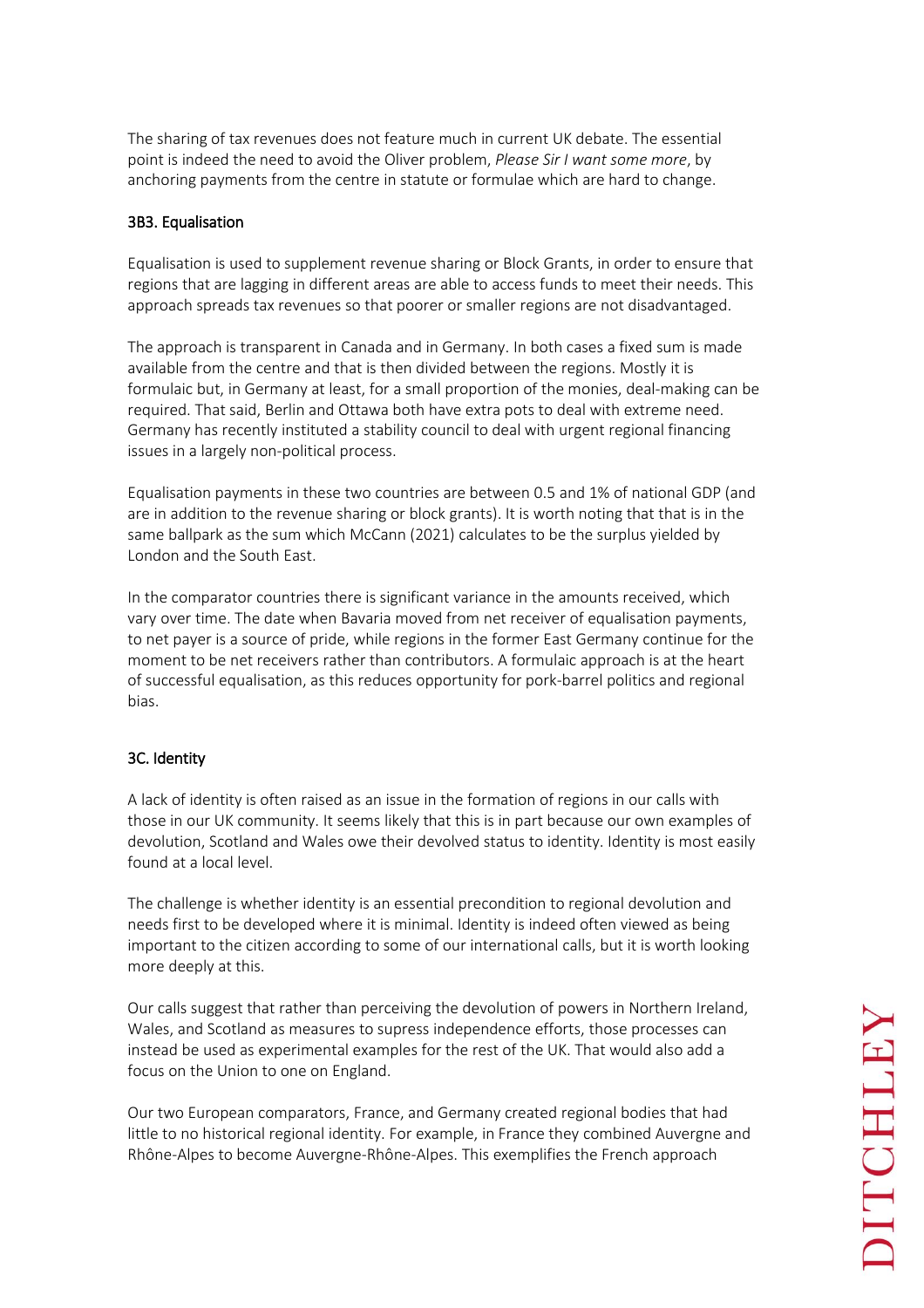whereby Régions are designed with a focus on execution and implementation of policy, rather than formed primarily to account for historical or cultural aspects. Similarly, as we have said above, many German Laender have no historical identity.

The US and Canada on the other hand began as groups of settlers who combined to Townships and then to States and Provinces before combining into a singular country. Identity formed along the way. Our calls suggest that identity can be formed from shared struggle *and* shared opportunities through scale.

Identity can also be formed without any implications for representative governance. An example is the Golden Triangle of research institutions in England, which leads to a strong voice at a central government level, and in turn provides the communities within the region with a clearer line of communication and ability to speak with national entities.

A German motto that *shared identity follows shared interest* emerged through our calls and is indicative of the ability to *create* an identity in response to opportunity. On the whole, our international calls indicated that regions should be formed around practicality, not identity, because once subnational bodies start seeing real benefits and money then they will work together. The example of the City of Manchester and the wider Greater Manchester region is also reflective of this.

The French example is also instructive. From a survey provided by Professor Pasquier, the French citizen identifies with that part of government with which he most frequently has contact, with the result being the Commune. Meanwhile, the Région is distant. It appears that the conclusion drawn by Paris is not to worry about identity, but to provide greater scale by enlarging the Régions and having them focus on economic development, including regional transportation.

# 3D. Accountability and Connection

Regional devolution entails the decentralisation of those matters which would be better decided at the subnational level. Certain policy areas are better considered at the national level such as international aid, defence and security, transnational crime, foreign policy, monetary policy, overall fiscal policy, immigration, strategic transport, pensions, and wider internal market collaboration.

As we have seen from McCann (2021) above, subnational institutions are well placed to deliver what the citizen himself requires, and in practice the big three spending areas are by tradition delivered locally in the UK and all our comparators.

Reflecting these traditions, our comparators largely have directly elected teams running the regions and municipalities. At levels between the two, it is quite common to find bodies run by unelected officials, delegated from the level below. We found no case where regional governance is not in the hands of directly elected representatives. While some of our calls highlighted that the introduction of new elected representative bodies requires a referendum, that view was not widely held amongst our community, but the question merits further work.

Our comparators show a range of mechanisms for choosing a regional leader. In the US, State Governors are directly elected. In Canada, Provincial Premiers are chosen from the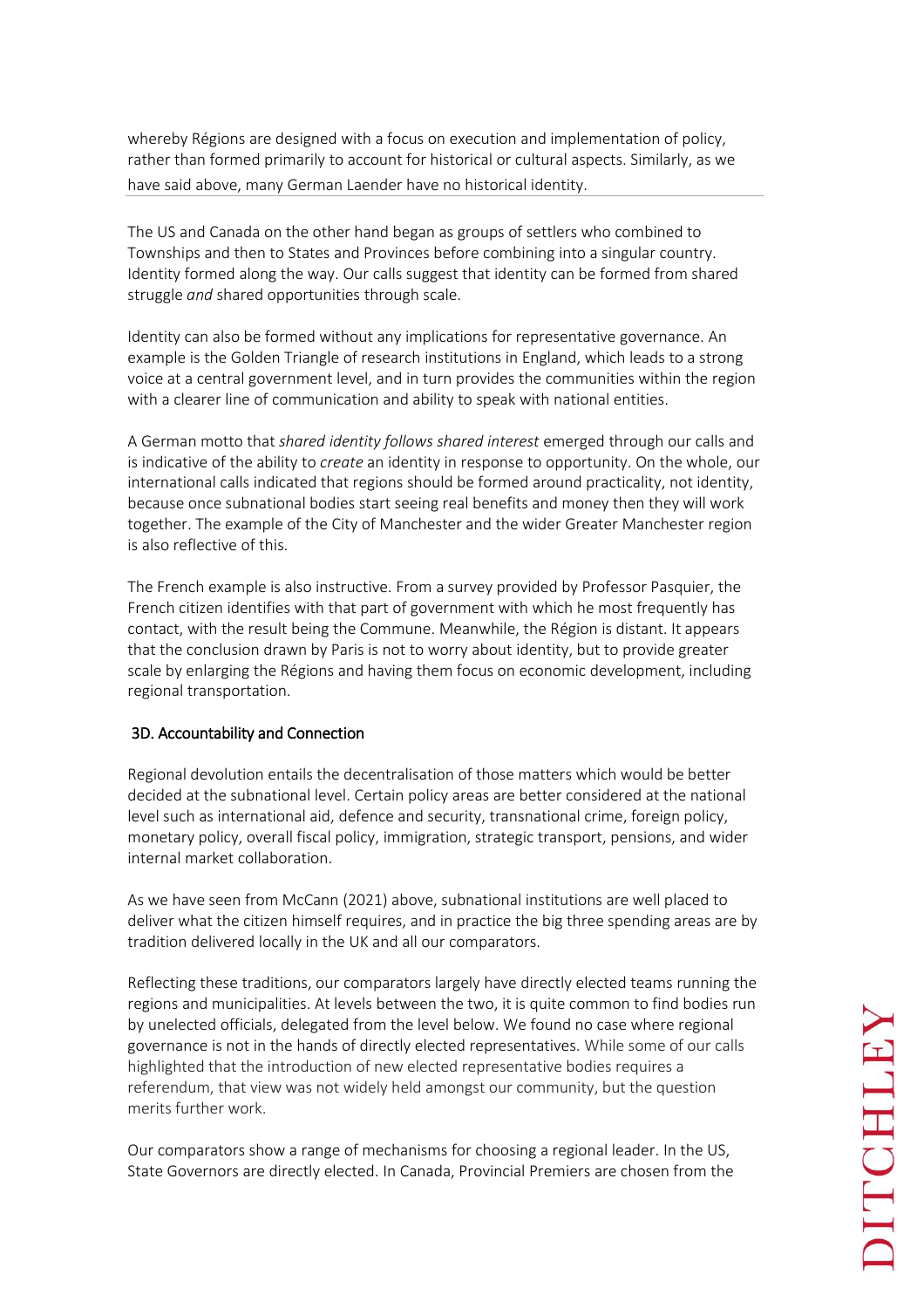directly elected members of each Provincial Parliament. In France, the Régional Presidents are chosen from the directly elected Conseils Régionals. In Germany the Ministerpräsident of a Land is chosen from the directly elected members of the Landtag (Parliament).

Connections to the centre differ amongst our comparators. In the US, Canada and France a second house of parliament is composed of elected representatives from the States or regions. The US and French senates have real power, the Canadian Senate is like the House of Lords. In Germany it is the regional institutions, the Laender, whose leading figures are ex officio members of the second house, the Bundesrat, which also has real power.

Horizontal links between regions or States, rather than only with the centre has also been a common theme across our comparators. This helps to police standards. For example, in Germany there are meetings between different regions' educational ministers in order to develop curriculum and teaching standards to enable qualifications from one Land to be accepted for entry into a university in another.

Within Canada, the Provinces as a group meet with each other twice a year to discuss their respective positions and then with Ottawa afterwards. At the Ministerial level there are also regular meetings and permanent secretariats in two areas, health and the environment. The purpose is to ensure a base level of standardisation across policy areas, to solve issues outside of the central government level, and to influence Ottawa.

There are lessons that can be learned from the challenges experienced by others too. In the French case the original thinking was that the 101 Départements would over time be absorbed into the Régions. That would require the agreement of the Senate whose complex election process is dominated by the Départements; in consequence the decline of the Départements is likely to be a long and slow process.

Horizontal and vertical support are both essential in developing the quality and capacity for regional government structures, but it is clear from our comparators that horizontal connection can be the key to effective vertical leverage.

# 3E. Rural and Urban Coexistence

The current approach towards regional devolution in England is focused on city-led regions, and although this is one approach, evidence from our comparators suggest that it is not the only one possible. The notion that the city is well suited to take an administrative and economic lead for the surrounding area is dependent on the particular city. It is not always the case that the identity of the city can envelop and stamp a region.

Cities have their own lives and develop independently of regions. They grow and spread across state borders. In Germany an overlay of new structures has emerged called Metropolitan regions. There are eleven which represent 70% of the population. As examples, the area of Frankfurt spills into three Laender, as does that of Hamburg. We see similar phenomena on the borders of the City of London where new development happens in neighbouring boroughs. It is these areas which are the focus of investment, and they are seldom coterminous with voting areas.

Several of our international calls suggested that a viable regional devolution concept has to account for local desire and natural communities. Others highlighted that rural-urban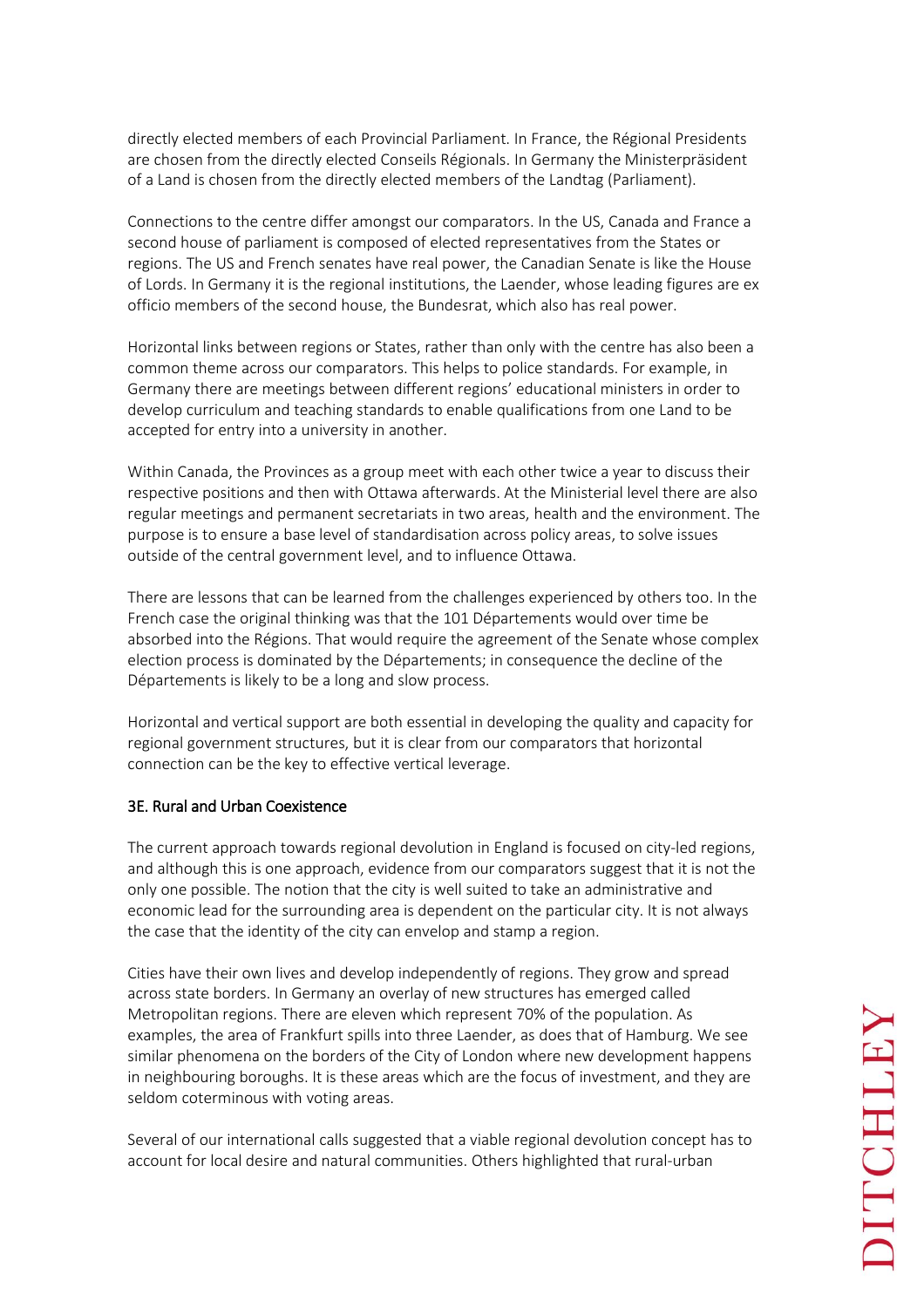aggregation can be achieved through shared opportunities and challenges. The Leeds City Region as viewed through the eyes of one of its leading health professionals is an example.

In France it was pointed out to us that the Région of Auvergne Rhone Alpes directs its resources to smaller towns and rural areas, as a balance to the domination of the metropolitan area of Lyon. Also, in France, a special element of the budget devolved to the Régions is designated for Intercommunalité; that is, cooperation's between towns and villages.

In the German case of Saxony (population 4.0m), the major cities are quite small with Dresden having a population of 400k and serving as a hub for around 1 million people. Saxony also has the city of Leipzig, which highlights that we observed in our call that most German States have two beating hearts. However, economic development outside the hub is being spearheaded by newly combined Landkreise (similar to OECD-TL3/counties) with the support of the Land.

Rural communities and small towns are often discussed in terms of their need for protection. An alternative is to work on their potential to combine and spur local growth, but it is difficult to see how that could be done from anything but a regional institution.

### 4. Summary

It is important to understand the difference between regionalism and localism. For example, academies may represent a removal of local powers, but hardly the removal of regional powers. That confusion between regional and local is key because it is wrong to assume that what is a proper local responsibility can be used to combine for scale to enable regional economic powers. Instead, if any lessons are to be learned from regional devolution across countries, it is that a distinction must be made between what can appropriately be done by national government, regional government, and local government.

In terms of main takeaways, this paper highlights the following:

- Scale: The issue of scale is a constant pressure in regional devolution discourse in England. Scale is essential, but it is not reached everywhere, and all our comparators are prepared to pay the price for that in terms of supplemental funding. Adapting to the changing demands of realpolitik is key. Regional devolution can be pursued in places where there is a desire to aggregate at a local scale by merger or cooperation, such as in the North-East or Greater Manchester. However, action from the centre is required too.
- Identity: From looking at comparators, we found identity not to be the hurdle that it often taken to be. Identity follows interest: it emerges over time. Economic and scale considerations can be more important drivers.
- Finance: Social, health and education are the big budget items that by tradition were always devolved. Local taxation on income or property is the traditional way to finance local government, but this never suffices. Top-up funds come from the centre either through block grants, or revenue sharing plus equalisation. In either case, formulae are essential to avoid fights. Shared revenues do not come from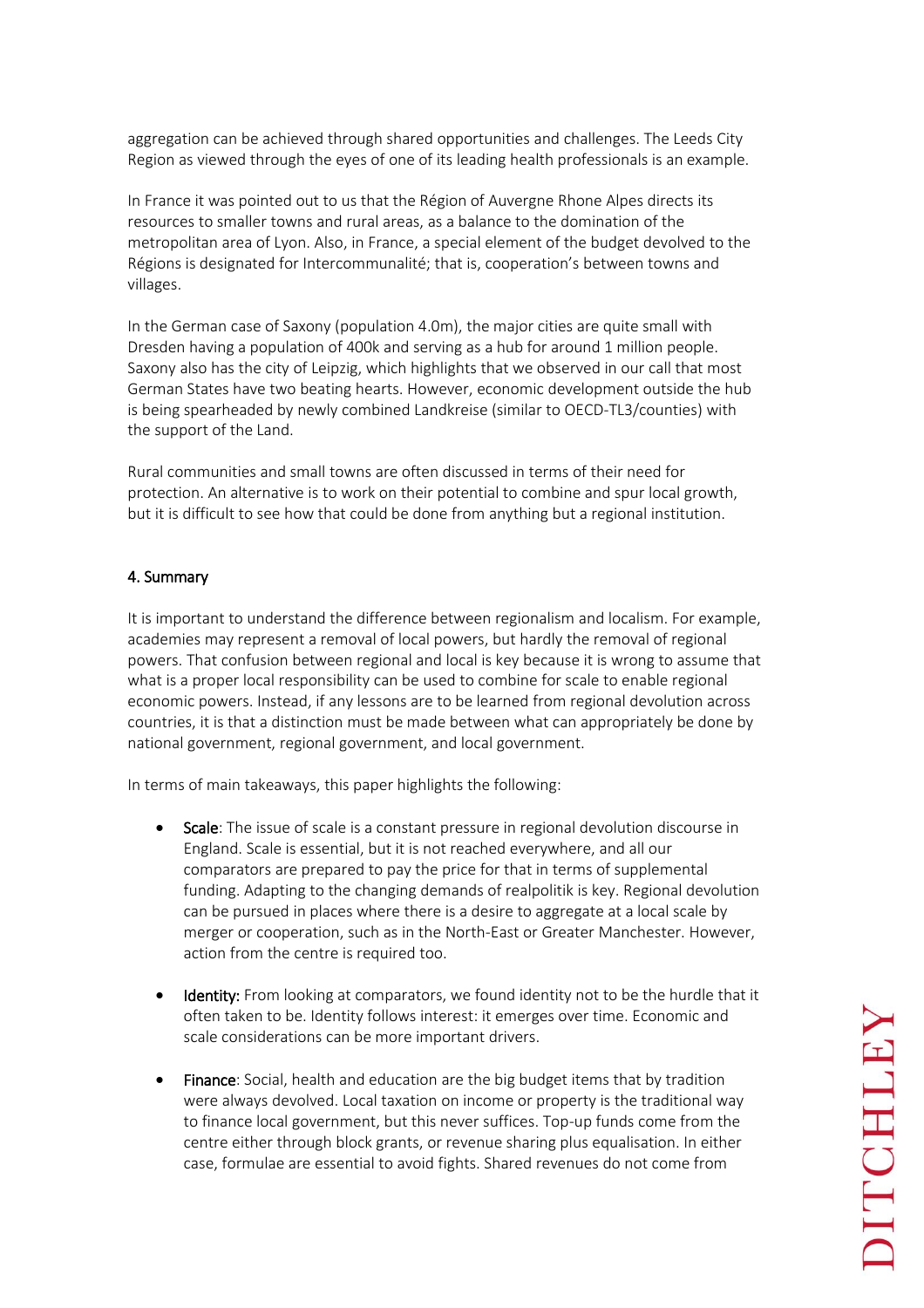individual Ministries and are routed through a region. Reducing the bureaucracy for the receiving and spending of funds promotes development.

- Accountability: Our comparators' local and regional governments are largely directly elected. With the exception of the US, they choose their leaders from their own number.
- Linkages: Connections for regional institutions both horizontally and vertically are fundamental. Horizontal links are vital in our comparators as they police standards and make it possible for regions to sort some issues themselves, and effectively communicate on others with the centre. Similarly, continued reduction of dependency on the centre incentivises the development of initiative rather than dependence.
- Cities and Rural: Placing a large city in the lead risks its interest growing beyond a single region. Alternatives need to be considered which involve smaller towns and communities.

Aydin Saribal Politics and Democracy Networks Lead, Ditchley

### With thanks to:

- 1. Bim Afolami
- 2. Charles Aldington
- 3. Emily Benn
- 4. Vernon Bogdanor
- 5. Menzies Campbell
- 6. Jean Charest
- 7. Ken Coates
- 8. Paul Collier
- 9. Henri De Richemont
- 10. Phillipe D'Hemery
- 11. Jamie Driscoll
- 12. Eliot Forester
- 13. Peter Foster
- 14. Darwin Friend
- 15. Andy Haldane
- 16. Julian Hartley
- 17. Martin Heipertz
- 18. Florian Hermann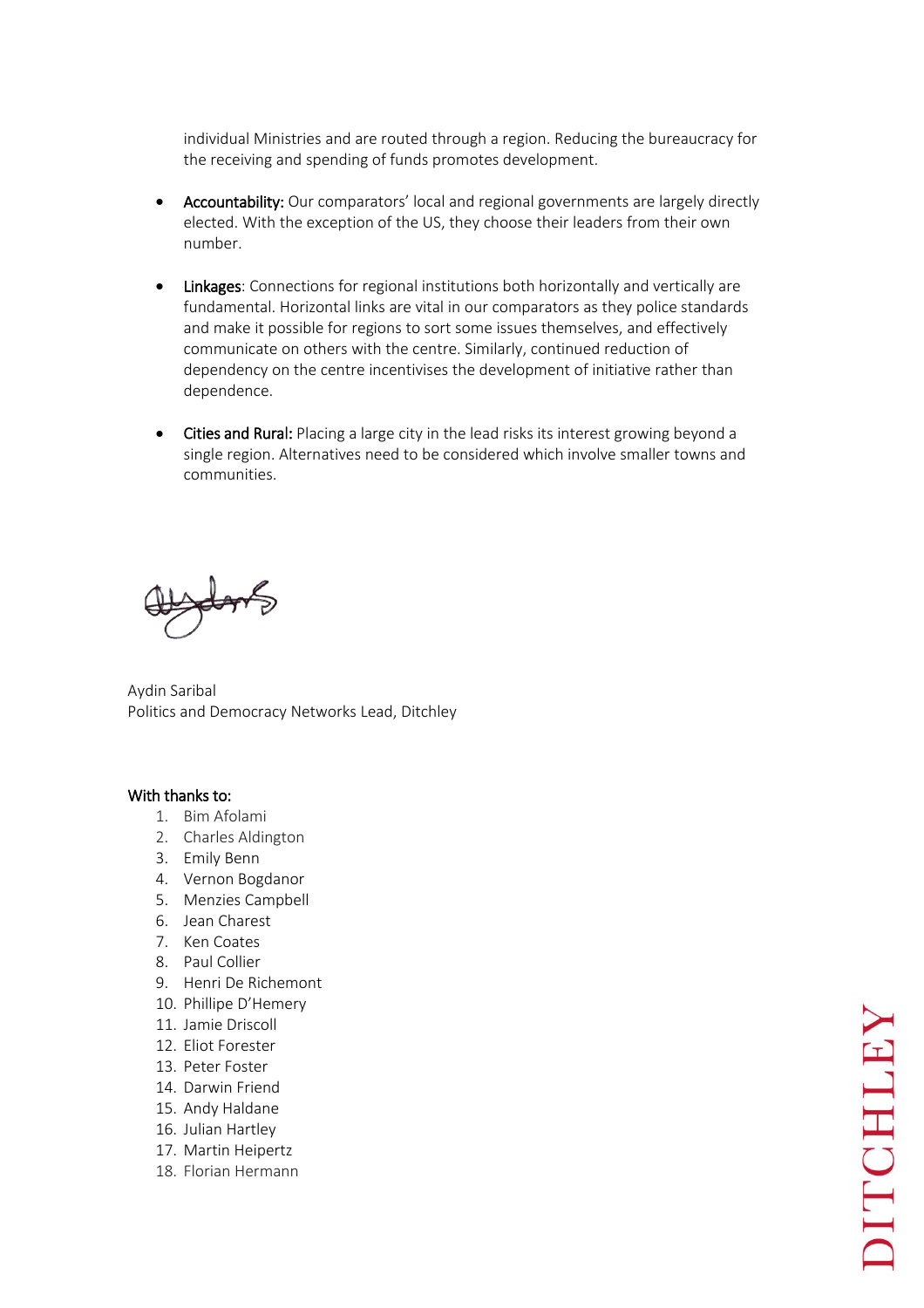- 19. Fiona Hill
- 20. Jonathan Hill
- 21. Christophe Hollenders
- 22. Will Hutton
- 23. Martin Kaspar
- 24. John Kay
- 25. Kate Lampard
- 26. Andrew Large
- 27. Connor Macdonald
- 28. Nick Macpherson
- 29. Ursula Maennle
- 30. Peter Mandelson
- 31. Colin Mayer
- 32. Ken Mayhew
- 33. Philip McCann
- 34. Iain McLean
- 35. Geoffrey Norris
- 36. John O'Connell
- 37. Romain Pasquier
- 38. David Riemer
- 39. Anne Rimmer
- 40. Simon Robertson
- 41. Matthias Rößler
- 42. Robert Salisbury
- 43. Robert Shrimsley
- 44. Rory Stewart
- 45. Henry Studholme
- 46. John Tomaney
- 47. David Tuckett
- 48. Michael Webb
- 49. Cas Yost

Appendix and Bibliography

NATICHT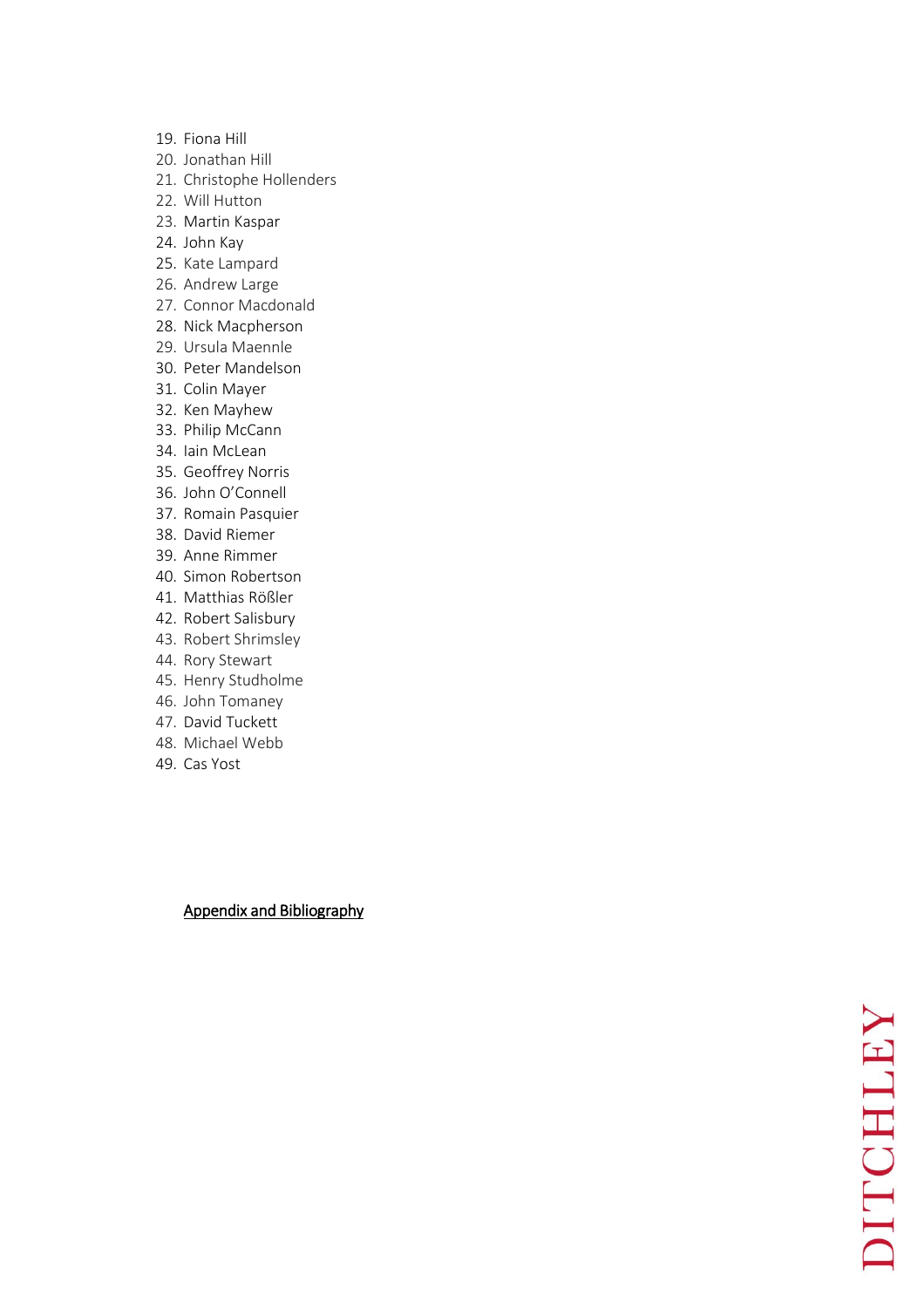# Appendix A – UK Simplified Riemer Chart

|                                           | Key:          |                | $x =$<br><b>Primary</b><br>Role |               | $\ast$ .<br><b>Supporti</b><br>ng Role |                           |                         |                           |                           |                 |                |              |
|-------------------------------------------|---------------|----------------|---------------------------------|---------------|----------------------------------------|---------------------------|-------------------------|---------------------------|---------------------------|-----------------|----------------|--------------|
|                                           | <b>City</b>   |                |                                 | <b>County</b> |                                        |                           | <b>Country</b><br>Level |                           |                           | <b>National</b> |                |              |
|                                           | <b>Policy</b> | <b>Finance</b> | Provide                         | Policy        | <b>Finance</b>                         | Provide                   | Policy                  | <b>Finance</b>            | Provide                   | <b>Policy</b>   | <b>Finance</b> | Provide      |
| <b>Functions of</b><br>Government -<br>UK |               |                |                                 |               |                                        |                           |                         |                           |                           |                 |                |              |
| Education                                 |               |                |                                 |               |                                        |                           |                         |                           |                           |                 |                |              |
| 1.<br>Primary/second<br>ary               | $\mathbf{r}$  | $\mathbf{R}$   | $\mathbf{r}$                    | $\mathbf{x}$  | 車                                      | X                         | x                       | $\mathsf{x}$              | X                         |                 | X              | $\mathbf{z}$ |
| 2.<br>Vocational/tec<br>hnical            |               |                |                                 | 串             | $\mathbf{r}$                           | $\boldsymbol{\mathsf{x}}$ | X                       | $\boldsymbol{\mathsf{x}}$ |                           | X               | X              | 宋            |
| 3.<br>University                          |               |                |                                 | ж             | $\mathbf{r}$                           | $\mathbf{R}$              | X                       | X                         |                           | x               | X              | $\mathbf{R}$ |
|                                           |               |                |                                 |               |                                        |                           |                         |                           |                           |                 |                |              |
| <b>Social services</b>                    |               |                |                                 |               |                                        | $\frac{1}{2}$             |                         |                           | *                         | X               | X              | X            |
| <b>Public Health</b>                      |               |                |                                 | *             |                                        | $\frac{1}{2}$             | X                       | 水                         | $\boldsymbol{\mathsf{x}}$ | X               | X              | X            |

# Appendix B Simplified French Riemer Chart

|                        |               |                           | $X =$          |                           | $*$ =           |              |                 |                |         |                 |                |                           |
|------------------------|---------------|---------------------------|----------------|---------------------------|-----------------|--------------|-----------------|----------------|---------|-----------------|----------------|---------------------------|
|                        |               |                           | <b>Primary</b> |                           | <b>Supporti</b> |              |                 |                |         |                 |                |                           |
|                        |               | Key:                      | Role           |                           | ng Role         |              |                 |                |         |                 |                |                           |
|                        | <b>City</b>   |                           |                | County                    |                 |              | <b>Regional</b> |                |         | <b>National</b> |                |                           |
|                        | <b>Policy</b> | <b>Finance</b>            | Provide        | Policy                    | <b>Finance</b>  | Provide      | Policy          | <b>Finance</b> | Provide | <b>Policy</b>   | <b>Finance</b> | Provide                   |
| <b>Functions of</b>    |               |                           |                |                           |                 |              |                 |                |         |                 |                |                           |
| Government -           |               |                           |                |                           |                 |              |                 |                |         |                 |                |                           |
| <b>France</b>          |               |                           |                |                           |                 |              |                 |                |         |                 |                |                           |
| <b>Education</b>       |               |                           |                |                           |                 |              |                 |                |         |                 |                |                           |
| 1.                     |               |                           |                |                           |                 |              |                 |                |         |                 |                |                           |
| Primary/second         |               |                           |                |                           |                 |              |                 |                |         |                 |                |                           |
| ary                    |               |                           |                |                           |                 | $\mathbf{r}$ |                 |                |         | x               | X              | X                         |
| 2.                     |               |                           |                |                           |                 |              |                 |                |         |                 |                |                           |
| Vocational/tec         |               |                           |                |                           |                 |              |                 |                |         |                 |                |                           |
| hnical                 |               | $\boldsymbol{\mathsf{x}}$ | x              |                           |                 | X            | $\star$         | xk             | X       | x               | x              | X                         |
| 3.                     |               |                           |                |                           |                 |              |                 |                |         |                 |                |                           |
| <b>University</b>      |               |                           |                |                           |                 |              | ×               |                |         | x               | X              | x                         |
|                        |               |                           |                |                           |                 |              |                 |                |         |                 |                |                           |
|                        |               |                           |                |                           |                 |              |                 |                |         |                 |                |                           |
| <b>Social services</b> | $\mathbf x$   |                           | ж              | $\boldsymbol{\mathsf{x}}$ |                 | X            | $\frac{1}{2}$   |                | X       | X               | X              | $\boldsymbol{\mathsf{x}}$ |
|                        |               |                           |                |                           |                 |              |                 |                |         |                 |                |                           |
| <b>Public Health</b>   |               |                           |                | M.                        |                 | $\mathbf{r}$ | X               | $\ast$         | X       | X               | X              | $\boldsymbol{\mathsf{x}}$ |

NHULLEY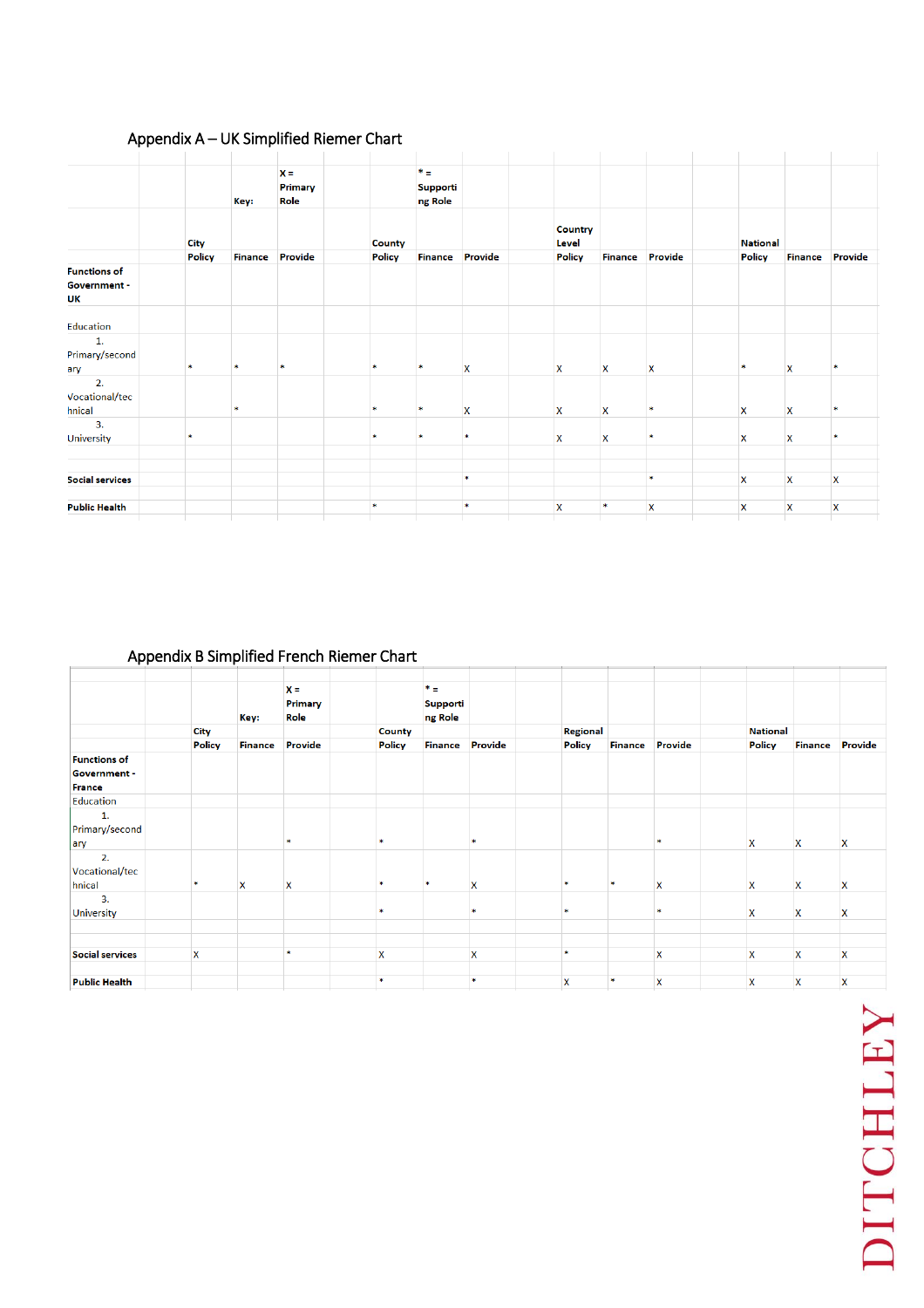# Appendix C Simplified Canadian Riemer Chart

|                        |               |                | $x =$   |                           | $* =$                     |                           |                           |                           |         |                 |               |                |         |
|------------------------|---------------|----------------|---------|---------------------------|---------------------------|---------------------------|---------------------------|---------------------------|---------|-----------------|---------------|----------------|---------|
|                        |               |                | Primary |                           | Supporti                  |                           |                           |                           |         |                 |               |                |         |
|                        |               | Key:           | Role    |                           | ng Role                   |                           |                           |                           |         |                 |               |                |         |
|                        | <b>City</b>   |                |         | <b>County</b>             |                           |                           | Regional                  |                           |         | <b>National</b> |               |                |         |
|                        | <b>Policy</b> | <b>Finance</b> | Provide | <b>Policy</b>             | <b>Finance</b>            | Provide                   | <b>Policy</b>             | <b>Finance</b>            | Provide |                 | <b>Policy</b> | <b>Finance</b> | Provide |
| <b>Functions of</b>    |               |                |         |                           |                           |                           |                           |                           |         |                 |               |                |         |
| Government -           |               |                |         |                           |                           |                           |                           |                           |         |                 |               |                |         |
| Canada                 |               |                |         |                           |                           |                           |                           |                           |         |                 |               |                |         |
| Education              |               |                |         |                           |                           |                           |                           |                           |         |                 |               |                |         |
| 1.                     |               |                |         |                           |                           |                           |                           |                           |         |                 |               |                |         |
| Primary/second         |               |                |         |                           |                           |                           |                           |                           |         |                 |               |                |         |
| ary                    |               |                |         | x                         | X                         | X                         | X                         | X                         | X       |                 |               |                |         |
| 2.                     |               |                |         |                           |                           |                           |                           |                           |         |                 |               |                |         |
| Vocational/tec         |               |                |         |                           |                           |                           |                           |                           |         |                 |               |                |         |
| hnical                 |               | 大              |         | X                         | X                         | $\boldsymbol{\mathsf{x}}$ | $\boldsymbol{\mathsf{x}}$ | $\boldsymbol{\mathsf{x}}$ | x       |                 |               | $\star$        |         |
| 3.                     |               |                |         |                           |                           |                           |                           |                           |         |                 |               |                |         |
| University             |               |                |         | X                         | $\boldsymbol{\mathsf{x}}$ | X                         | $\boldsymbol{\mathsf{x}}$ | X                         | X       |                 |               |                |         |
|                        |               |                |         |                           |                           |                           |                           |                           |         |                 |               |                |         |
|                        |               |                |         |                           |                           |                           |                           |                           |         |                 |               |                |         |
| <b>Social services</b> |               |                | 宋       | X                         | X                         | $\boldsymbol{\mathsf{x}}$ | $\mathsf{x}$              | X                         | X       | X               |               | X              | x       |
|                        |               |                |         |                           |                           |                           |                           |                           |         |                 |               |                |         |
| <b>Public Health</b>   |               |                | X       | $\boldsymbol{\mathsf{x}}$ | X                         | $\boldsymbol{\mathsf{x}}$ | $\boldsymbol{\mathsf{x}}$ | X                         | X       |                 |               |                |         |

# Appendix D Simplified German Riemer Chart

|                        |               | Key:           | $X =$<br>Primary<br>Role |                           | $*_{\pm}$<br>Supporti<br>ng Role |                           |                           |                           |                           |                           |             |                           |
|------------------------|---------------|----------------|--------------------------|---------------------------|----------------------------------|---------------------------|---------------------------|---------------------------|---------------------------|---------------------------|-------------|---------------------------|
|                        | <b>City</b>   |                |                          | <b>County</b>             |                                  |                           | <b>Regional</b>           |                           |                           | <b>National</b>           |             |                           |
|                        | <b>Policy</b> | <b>Finance</b> | Provide                  | Policy                    | <b>Finance Provide</b>           |                           | Policy                    | <b>Finance</b>            | Provide                   | <b>Policy</b>             |             | <b>Finance Provide</b>    |
| <b>Functions of</b>    |               |                |                          |                           |                                  |                           |                           |                           |                           |                           |             |                           |
| Government -           |               |                |                          |                           |                                  |                           |                           |                           |                           |                           |             |                           |
| Germany                |               |                |                          |                           |                                  |                           |                           |                           |                           |                           |             |                           |
| Education              |               |                |                          |                           |                                  |                           |                           |                           |                           |                           |             |                           |
| 1.                     |               |                |                          |                           |                                  |                           |                           |                           |                           |                           |             |                           |
| Primary/second         |               |                |                          |                           |                                  |                           |                           |                           |                           |                           |             |                           |
| ary                    | $\frac{1}{2}$ |                | $\frac{1}{2}$            | X                         | *                                | $\mathbf{x}$              | X                         | $\mathbf x$               | X                         | $\mathbf{R}$              | ×           |                           |
| 2.                     |               |                |                          |                           |                                  |                           |                           |                           |                           |                           |             |                           |
| Vocational/tec         |               |                |                          |                           |                                  |                           |                           |                           |                           |                           |             |                           |
| hnical                 | $\frac{1}{2}$ | ж              | x.                       | X.                        | $\mathbf x$                      | $\mathbf{x}$              | $\boldsymbol{\mathsf{x}}$ | $\boldsymbol{\mathsf{x}}$ | $\mathsf{x}$              |                           |             |                           |
| 3.                     |               |                |                          |                           |                                  |                           |                           |                           |                           |                           |             |                           |
| <b>University</b>      |               |                |                          | $\boldsymbol{\mathsf{x}}$ | $\boldsymbol{\mathsf{x}}$        | X                         | X                         | $\boldsymbol{\mathsf{x}}$ | X                         |                           |             |                           |
|                        |               |                |                          |                           |                                  |                           |                           |                           |                           |                           |             |                           |
|                        |               |                |                          |                           |                                  |                           |                           |                           |                           |                           |             |                           |
| <b>Social services</b> | X             | $\mathsf{x}$   | X                        | X                         | X                                | $\mathsf{x}$              | $\boldsymbol{\mathsf{x}}$ | X                         | X                         |                           | 宋           | $\boldsymbol{\mathsf{x}}$ |
|                        |               |                |                          |                           |                                  |                           |                           |                           |                           |                           |             |                           |
| <b>Public Health</b>   |               |                | $\frac{1}{2}$            | *                         | *                                | $\boldsymbol{\mathsf{x}}$ | $\frac{1}{2}$             | 来                         | $\boldsymbol{\mathsf{x}}$ | $\boldsymbol{\mathsf{x}}$ | $\mathbf x$ | $\boldsymbol{\mathsf{x}}$ |
|                        |               |                |                          |                           |                                  |                           |                           |                           |                           |                           |             |                           |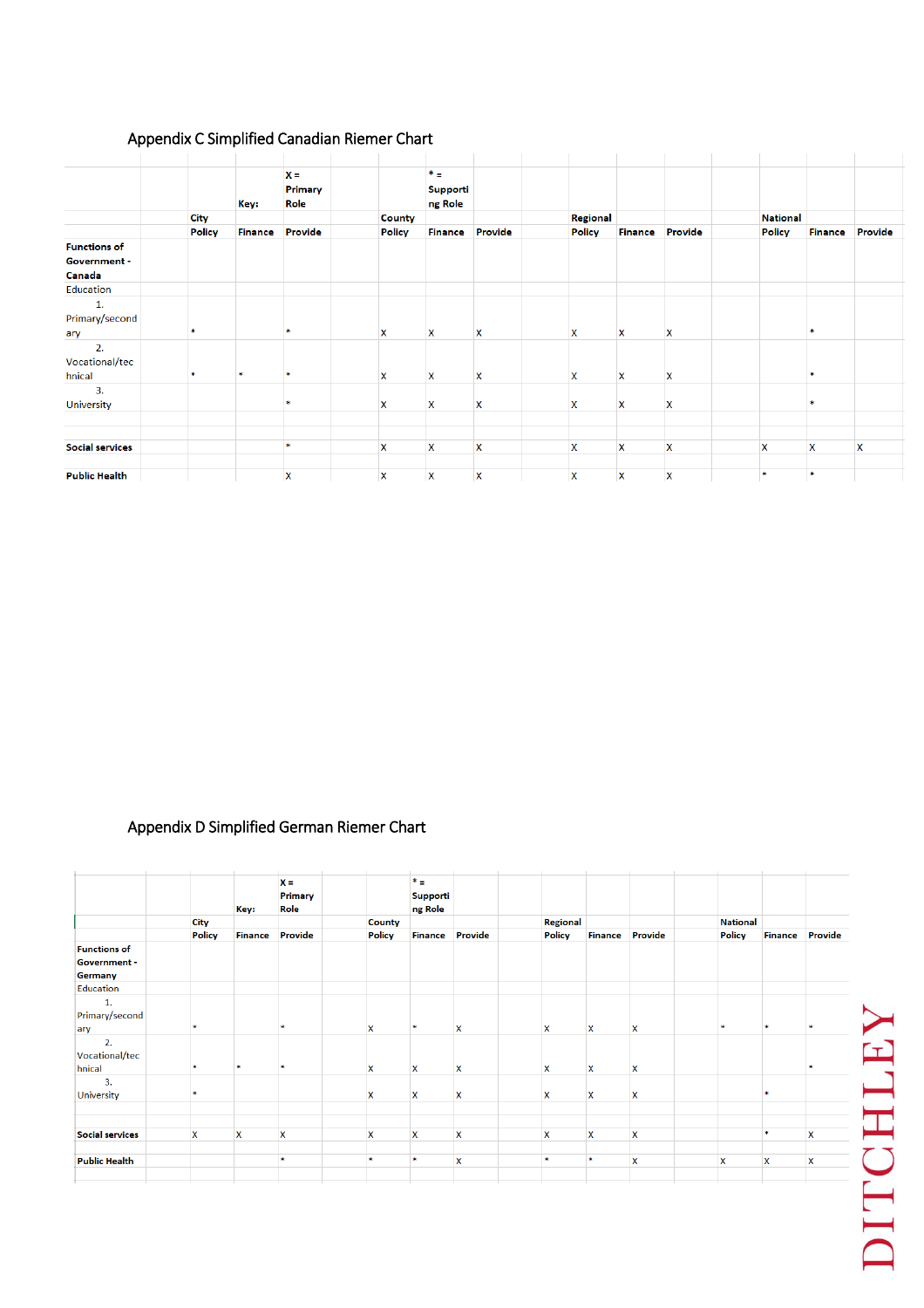# Appendix E Simplified US Riemer Chart

|                                              |                    |                | $X =$                  |                                        | $* =$               |             |               |                |             |                      |                |             |
|----------------------------------------------|--------------------|----------------|------------------------|----------------------------------------|---------------------|-------------|---------------|----------------|-------------|----------------------|----------------|-------------|
|                                              |                    | Key:           | <b>Primary</b><br>Role |                                        | Supporti<br>ng Role |             |               |                |             |                      |                |             |
|                                              | <br>$$ City $$<br> |                |                        | Count<br>v<br>(Regiona<br>$\mathbf{0}$ |                     |             | Stat<br>e     |                |             | Natio<br>nal<br>(US) |                |             |
|                                              | <b>Policy</b>      | <b>Finance</b> | Provide                | <b>Policy</b>                          | <b>Finance</b>      | Provide     | <b>Policy</b> | <b>Finance</b> | Provide     | <b>Policy</b>        | <b>Finance</b> | Provide     |
| <b>Functions of</b><br>Government -<br>$us$  |                    |                |                        |                                        |                     |             |               |                |             |                      |                |             |
| <b>Education</b>                             |                    |                |                        |                                        |                     |             |               |                |             |                      |                |             |
| $\mathbf{1}$<br>Primary/second<br>ary        | $\mathbf{x}$       | $\mathbf{x}$   | $\mathbf{x}$           |                                        |                     |             | $\mathbf{x}$  | x              |             | $\star$              | $\star$        | $\star$     |
| $\overline{2}$ .<br>Vocational/tech<br>nical |                    |                |                        | X                                      | x                   | x           | x             | X              |             | $\star$              | $\star$        | $\star$     |
| 3.<br><b>University</b>                      |                    |                |                        |                                        |                     |             | X             | x              | X           | X                    | x              | $\star$     |
|                                              |                    |                |                        |                                        |                     |             |               |                |             |                      |                |             |
|                                              |                    |                |                        |                                        |                     |             |               |                |             |                      |                |             |
| <b>Social</b><br>services                    |                    |                |                        | x                                      | X                   | $\mathbf x$ | X             | X              |             | x                    | X              |             |
|                                              |                    |                |                        |                                        |                     |             |               |                |             |                      |                |             |
| <b>Public Health</b>                         | x                  | $\mathbf x$    | $\mathbf x$            |                                        |                     |             | x             | X              | $\mathbf x$ | $\mathbf x$          | $\mathbf x$    | $\mathbf x$ |

# Appendix F OECD and Economist 2017 Regional Inequality



Economist.com

l,

# NHULLEY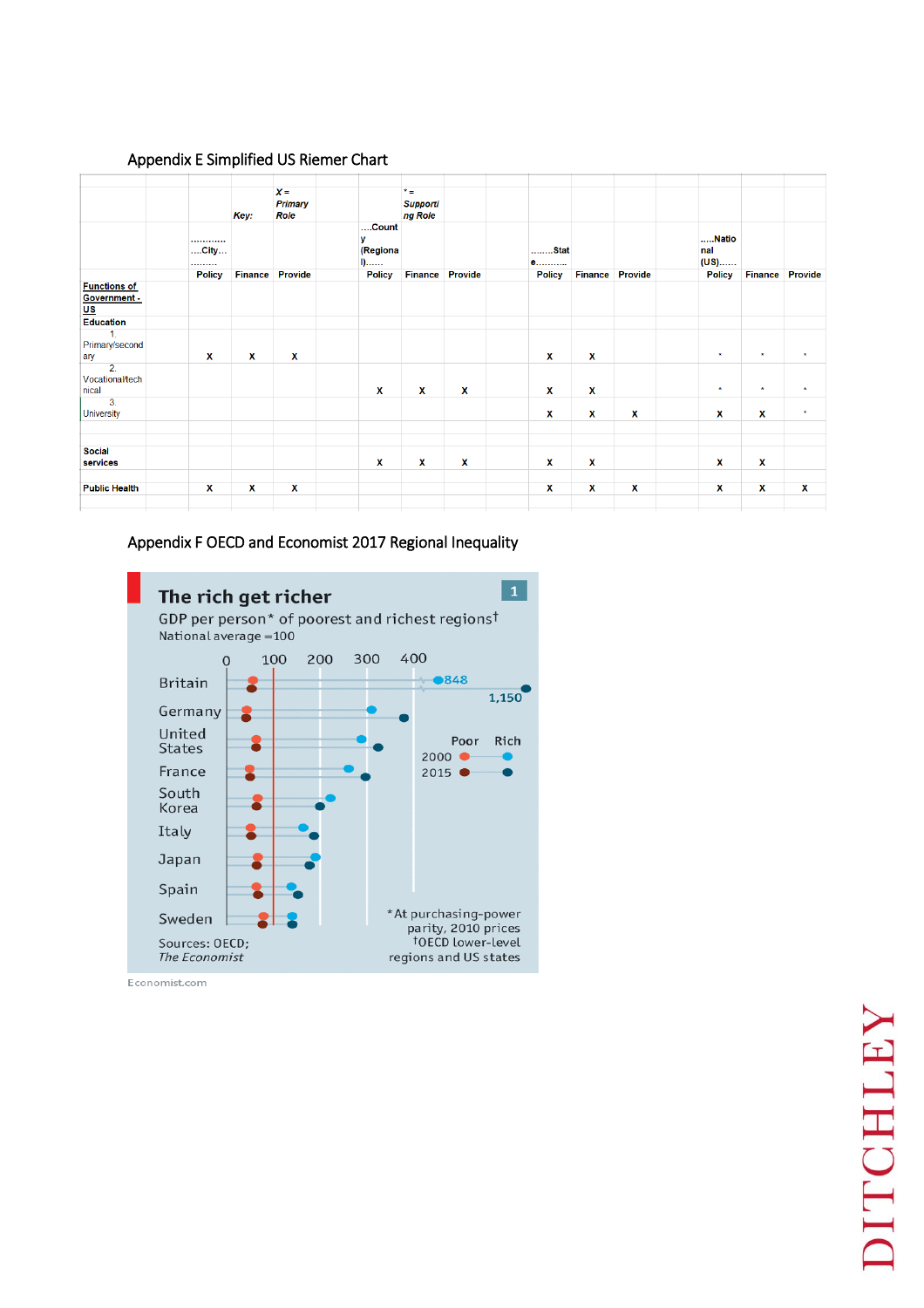

### Appendix G – OECD subnational revenue as a share of public tax revenue

# Appendix H – ONS UK levels of regional inequality

[https://www.ons.gov.uk/economy/economicoutputandproductivity/productivitymeasures/](https://www.ons.gov.uk/economy/economicoutputandproductivity/productivitymeasures/bulletins/regionallabourproductivityincludingindustrybyregionuk/2019) [bulletins/regionallabourproductivityincludingindustrybyregionuk/2019](https://www.ons.gov.uk/economy/economicoutputandproductivity/productivitymeasures/bulletins/regionallabourproductivityincludingindustrybyregionuk/2019) 

Figure 1: Productivity varied widely across UK regions, and was

highest in London

Output per hour by International Territorial Level region relative to the median region, 2019



**Source: Office for National Statistics** 

# MITCHLEY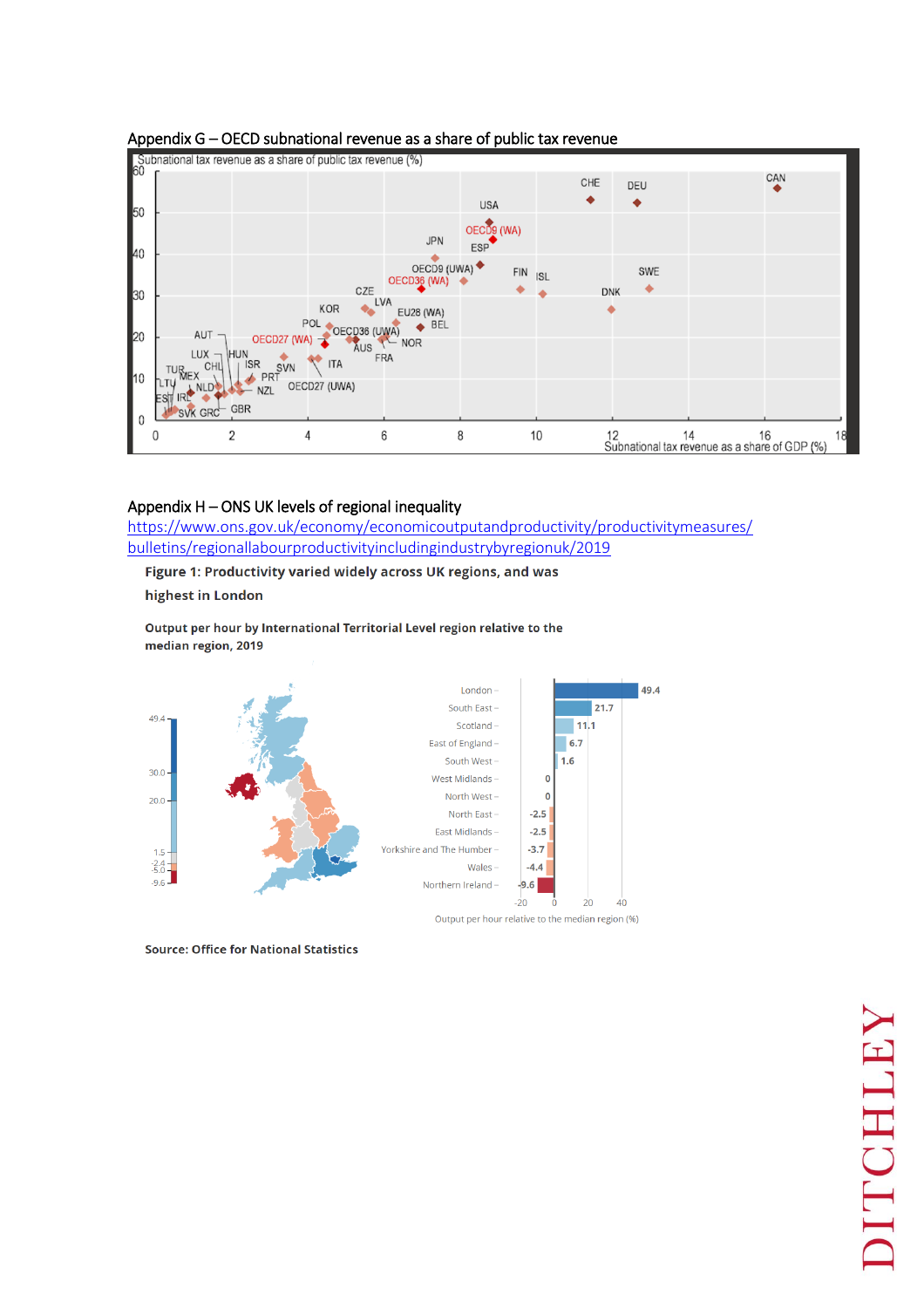|                   |                   |                                          |  | Figure 1: Productivity varied widely across UK regions, and was highest in London |  |
|-------------------|-------------------|------------------------------------------|--|-----------------------------------------------------------------------------------|--|
|                   |                   |                                          |  | Output per hour by ITL1 region relative to the median region, 2019                |  |
|                   |                   |                                          |  |                                                                                   |  |
| <b>Notes</b>      |                   | Percentage difference from median region |  |                                                                                   |  |
| Unit              | Percentage points |                                          |  |                                                                                   |  |
|                   |                   |                                          |  |                                                                                   |  |
| Region            |                   |                                          |  | Output per hour relative to median region (percent)                               |  |
| <b>Northern</b>   | $-9.6$            |                                          |  |                                                                                   |  |
| Wales             | $-4.4$            |                                          |  |                                                                                   |  |
| Yorkshire         | $-3.7$            |                                          |  |                                                                                   |  |
| <b>East Midla</b> | $-2.5$            |                                          |  |                                                                                   |  |
| <b>North East</b> | $-2.5$            |                                          |  |                                                                                   |  |
| North Wes         | 0.0               |                                          |  |                                                                                   |  |
| <b>West Midl</b>  | 0.0               |                                          |  |                                                                                   |  |
| South We:         | 1.6               |                                          |  |                                                                                   |  |
| East of Eng       | 6.7               |                                          |  |                                                                                   |  |
| Scotland          | 11.1              |                                          |  |                                                                                   |  |
| South East        | 21.7              |                                          |  |                                                                                   |  |
| London            | 49.4              |                                          |  |                                                                                   |  |
|                   |                   |                                          |  |                                                                                   |  |

# Appendix I

# Figure 2: London, South East, East of England and South West continued to have the highest life expectancies when compared with the England<br>average in 2017 to 2019

Life expectancy differences from the England average across England's regions, males and females, 2017



Source: Office for National Statistics - Life expectancy for local areas of the UK

# Bibliography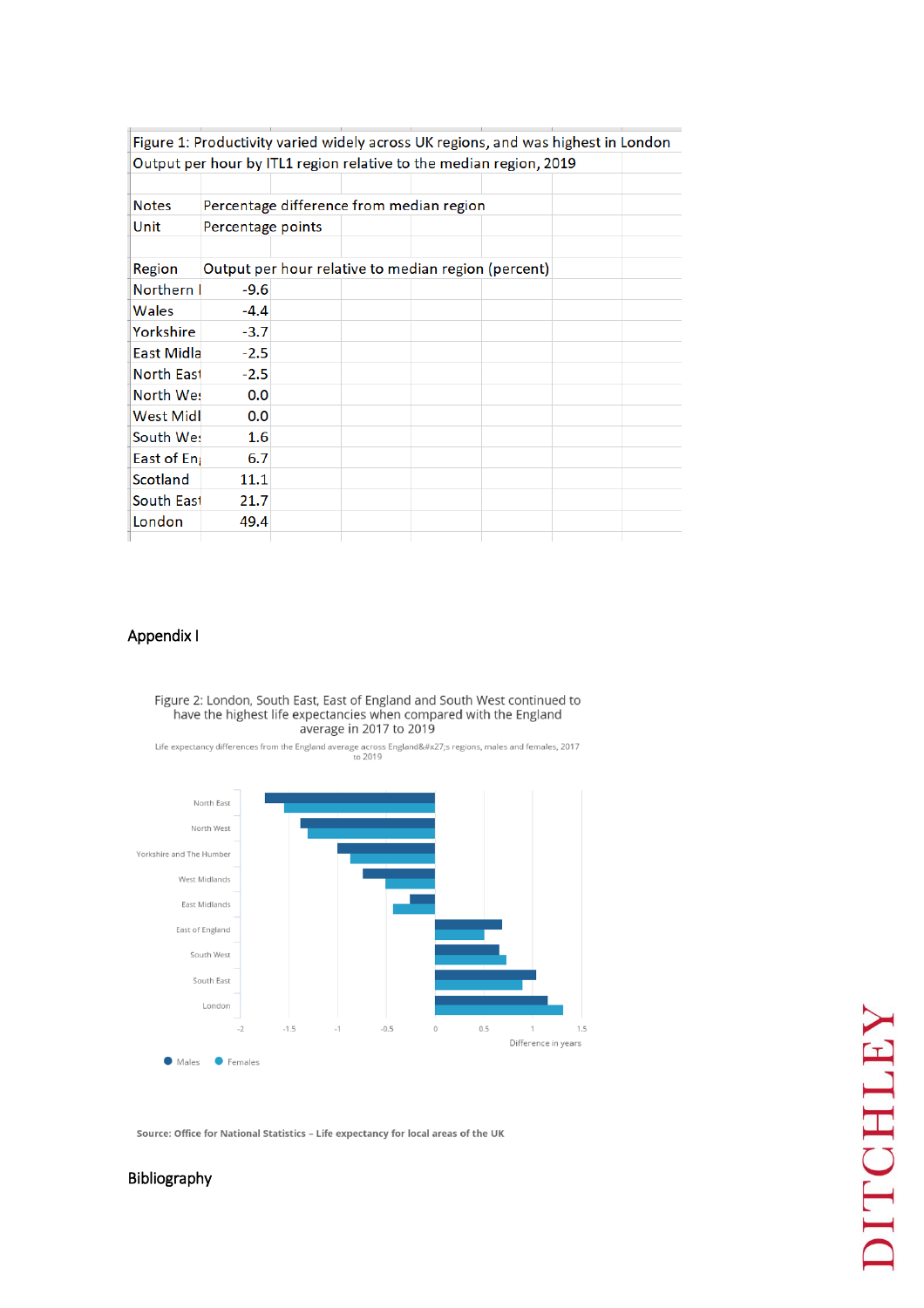- 1. Adam, A., Delis, M.D. and Kammas, P., 2014. Fiscal decentralization and public sector efficiency: evidence from OECD countries. *Economics of Governance*, *15*(1), pp.17-49.
- 2. Arl-net.de. 2022. *3.4 Local Self-Government | ARL-net*. [online] Available at: <https://www.arl-net.de/de/commin/deutschland-germany/34-local-selfgovernment>.
- 3. Bundesfinanzministerium.de. 2018. [online] Available at: <https://www.bundesfinanzministerium.de/Content/DE/Standardartikel/Theme n/Oeffentliche\_Finanzen/Foederale\_Finanzbeziehungen/Laenderfinanzausgleic h/Eng-Der-Bundesstaatliche-FAG.pdf? blob=publicationFile&v=1>.
- 4. Carrascal-Incera, A., McCann, P., Ortega-Argilés, R. and Rodríguez-Pose, A., 2020. UK interregional inequality in a historical and international comparative context. *National Institute Economic Review*, *253*, pp.R4-R17.
- 5. Cole, A. and Pasquier, R., 2021. The Bretons in French Politics: Regional Mobilization within and beyond the Central State. *Nationalities Papers*, pp.1-16.
- 6. Collier, P., 2018. *The future of capitalism: Facing the new anxieties*. New York: Harper.
- 7. Council, B.W.P., Council, C.C.P., Council, D.P., Council, N.A.T. and Council, S.P., 1984. Town and Parish Councils. *Public Health*, (s 57), p.7. [https://www.ukonward.com/wp-content/uploads/2021/11/Double-Devo-](https://www.ukonward.com/wp-content/uploads/2021/11/Double-Devo-Publication-14122021-reupload.pdf)[Publication-14122021-reupload.pdf](https://www.ukonward.com/wp-content/uploads/2021/11/Double-Devo-Publication-14122021-reupload.pdf)
- 8. Department for Education, School Revenue Funding: Current Funding Arrangements, 2016 [https://consult.education.gov.uk/funding-policy](https://consult.education.gov.uk/funding-policy-unit/schools-national-funding-formula/supporting_documents/Current_funding_system.pdf)[unit/schools-national-funding](https://consult.education.gov.uk/funding-policy-unit/schools-national-funding-formula/supporting_documents/Current_funding_system.pdf)[formula/supporting\\_documents/Current\\_funding\\_system.pdf](https://consult.education.gov.uk/funding-policy-unit/schools-national-funding-formula/supporting_documents/Current_funding_system.pdf)
- 9. Enenkel, K., 2021. *What can German reunification teach the UK about levelling up? - Centre for Cities*. [online] Centre for Cities. Available at: <https://www.centreforcities.org/blog/what-can-german-reunification-teachthe-uk-about-levelling-up/>.
- 10. Fenton‐O'Creevy, M. and Tuckett, D., 2021. Selecting futures: The role of conviction, narratives, ambivalence, and constructive doubt. *Futures & Foresight Science*.
- 11. Fitchratings.com. 2021. [online] Available at: <https://www.fitchratings.com/research/international-public-finance/fitchaffirms-11-german-laender-at-aaa-outlook-stable-16-04-2021>.
- 12. Foster, P., 2022. *How sprawling suburbs are stunting productivity in UK cities*. [online] Ft.com. Available at: <https://www.ft.com/content/a45e028d-4b81- 4bef-9546-970838ab963a>.]
- 13. Kava, R. and Pugh, C., 2021. State aid to school districts, legislative fiscal bureau, State of Wisconsin January.
- 14. Kernalegenn, T. and Pasquier, R., 2018. Les régions contre l'État? Capacité politique et fragmentation territoriale en Europe. *Droit et société*, (1), pp.71-89.
- 15. McCann, P., 2020. Perceptions of regional inequality and the geography of discontent: insights from the UK. *Regional Studies*, *54*(2), pp.256-267.
- 16. McCann, P., 2021. *The Fiscal Implications of Levelling Up and UK Governance Devolution* (No. 008). The Productivity Institute.
- 17. OECD., 2022., General government spending (indicator). doi: 10.1787/a31cbf4d-en

# DITCHLEY